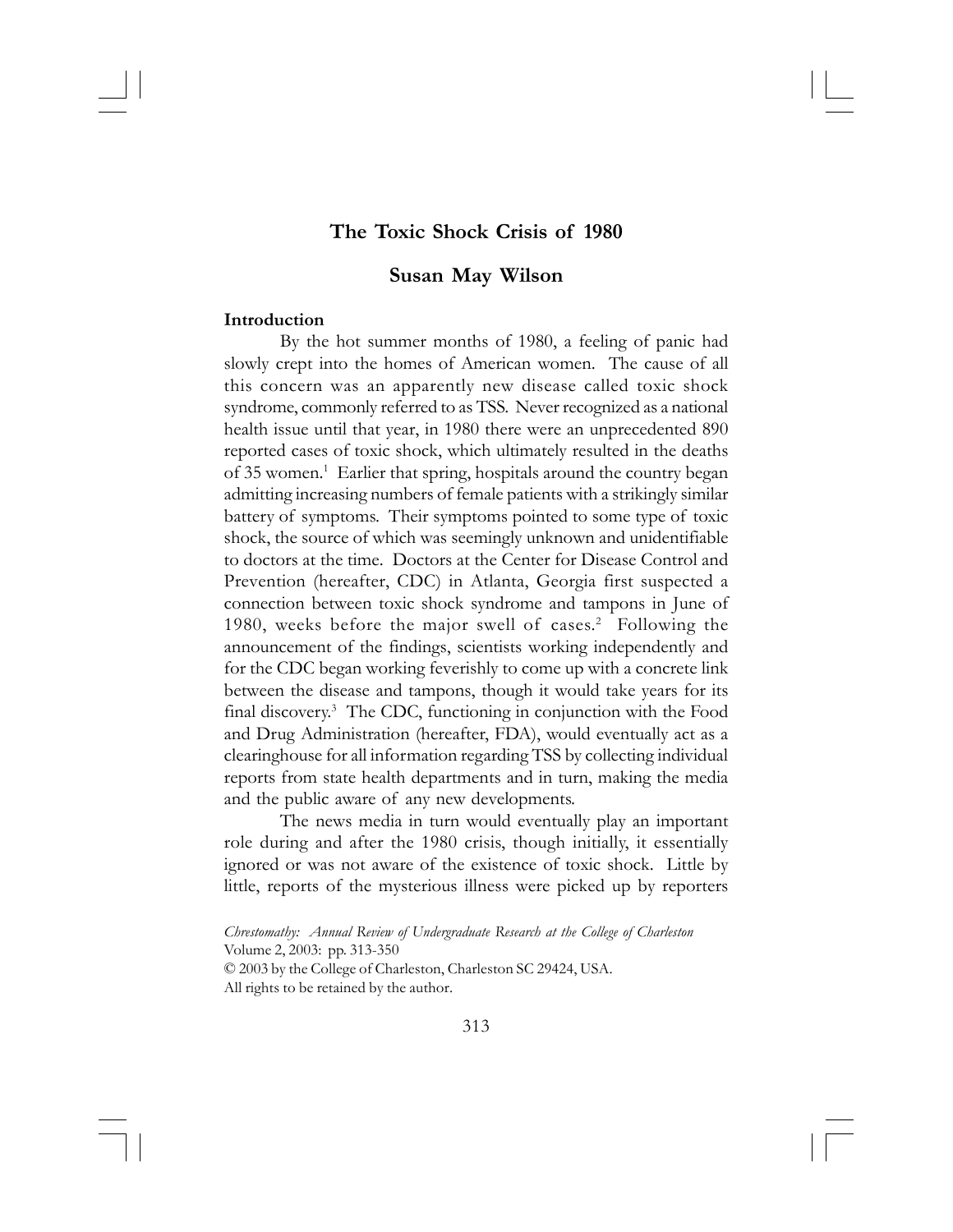and stories about toxic shock syndrome made their way into the headlines of widely circulated magazines and newspapers. Reporting of the disease reached its full impact when a popular brand of tampon, Rely, was implicated as a primary culprit in the development of toxic shock in menstruating women. Following this revelation, the American public was virtually saturated with daily information containing new developments, medical breakthroughs, illness totals, and death tolls. The media frenzy coincided with the great swell in cases that was experienced during the months of July, August and September.<sup>4</sup> This phenomenon prompted many to question the effects of the intense media scrutiny on the number of reported TSS cases. Did the daily inundation of TSS news result in increased reporting of cases by doctors or in women developing fictitious toxic shock-like symptoms?

Studies would later show that the media effects, while seemingly significant, did not account for the increased number of cases during the summer of 1980. Rather, they pointed to an entirely different cause - Rely tampons.<sup>5</sup> Though CDC studies revealed a direct causal connection between using Rely tampons and the onset of TSS, Procter & Gamble, manufacturer of Rely, vigorously denied the accusations. Following the Rely recall, the company even went so far as to fund its own studies in an attempt to establish the safety of its product and exonerate the Rely brand. The Procter & Gamble studies, however, proved to be irrelevant at best as most were undertaken using flawed methodology. As a result, Procter & Gamble was never able to effectively establish Rely's innocence.

At the time of the toxic shock crisis, there was heated debate over whether Procter & Gamble or the United States Government (the FDA) bore primary responsibility for the 1980 outbreak of TSS. Never before that year had tampons and the tampon industry undergone such intense scrutiny by the media, the public or the government. However, it was not simply because of a problem within the tampon industry that toxic shock entered the lives of so many American women in 1980. Prior to that year, government regulation of the tampon industry had amounted to little more than occasional inspections of tampon manufacturing plants. The laws did not allow the FDA the right to view any information the manufacturing company considered to be a trade secret, ask for tampon ingredients or require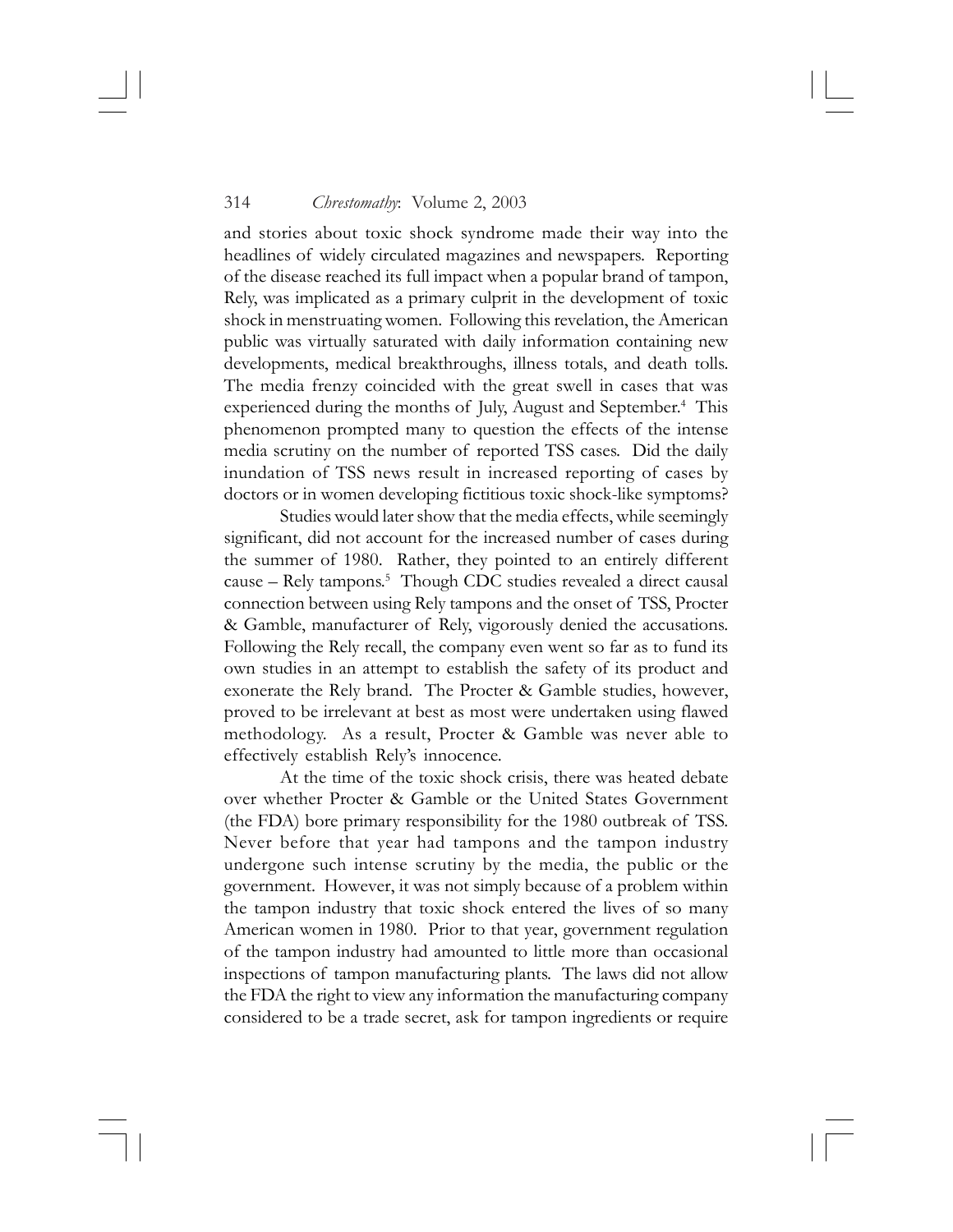pre-market product safety testing.6 There is evidence pointing to Rely's guilt as well, indicating that the company was aware of some of the potential dangers of its product, and that it deliberately misled consumers and the medical community by denying evidence pointing to its hazards. Thus, both parties were at fault for allowing, whether knowingly or by inaction, a flawed and unsafe product to be marketed to hundreds of thousands of women across the country.

Despite the media circus and public anxiety that invaded so many lives during 1980, later figures eventually proved that the actual threat of toxic shock was only minor; only about five percent of the total adult population, male and female, is actually at risk of contracting the disease.<sup>7</sup> Most adults (about ninety five percent)<sup>8</sup> naturally harbor TSS-causing bacteria, *Staphylococcus aureus*, commonly located in the vagina as well as in nasal and throat passages. Thus, the majority of the population have natural antibodies that prevent them from contracting toxic shock, but the remaining five percent lack the protective antibodies and are therefore, susceptible to the deadly disease either through the use of tampons or as a result of postpartum or postoperative infections.<sup>9</sup> Although the risk for menstruating women was higher before the FDA required Procter & Gamble, to remove its Rely tampon from the market in September of 1980, it is currently estimated that only between .005 percent and .02 percent of all menstruating women will contract TSS each year.10 Regardless of this fact, at the time of the 1980 scare, TSS seemed to most American women to be an unstoppable epidemic sweeping across the country. Luckily for the women at risk the severity of the situation, as well as the panic, lasted for only a short while as the alarmingly high number of TSS cases experienced during the summer of 1980 began to reach a more moderate level.<sup>11</sup>

# **Todd's Discovery**

The first person to identify toxic shock syndrome did not at first associate the disease with either women or tampon usage. Dr. James Todd of the Department of Pediatrics at Children's Hospital of Denver and the University of Colorado School of Medicine is credited with officially identifying toxic shock syndrome as a new disease in 1978.12 His findings, published in the British journal, *The Lancet*,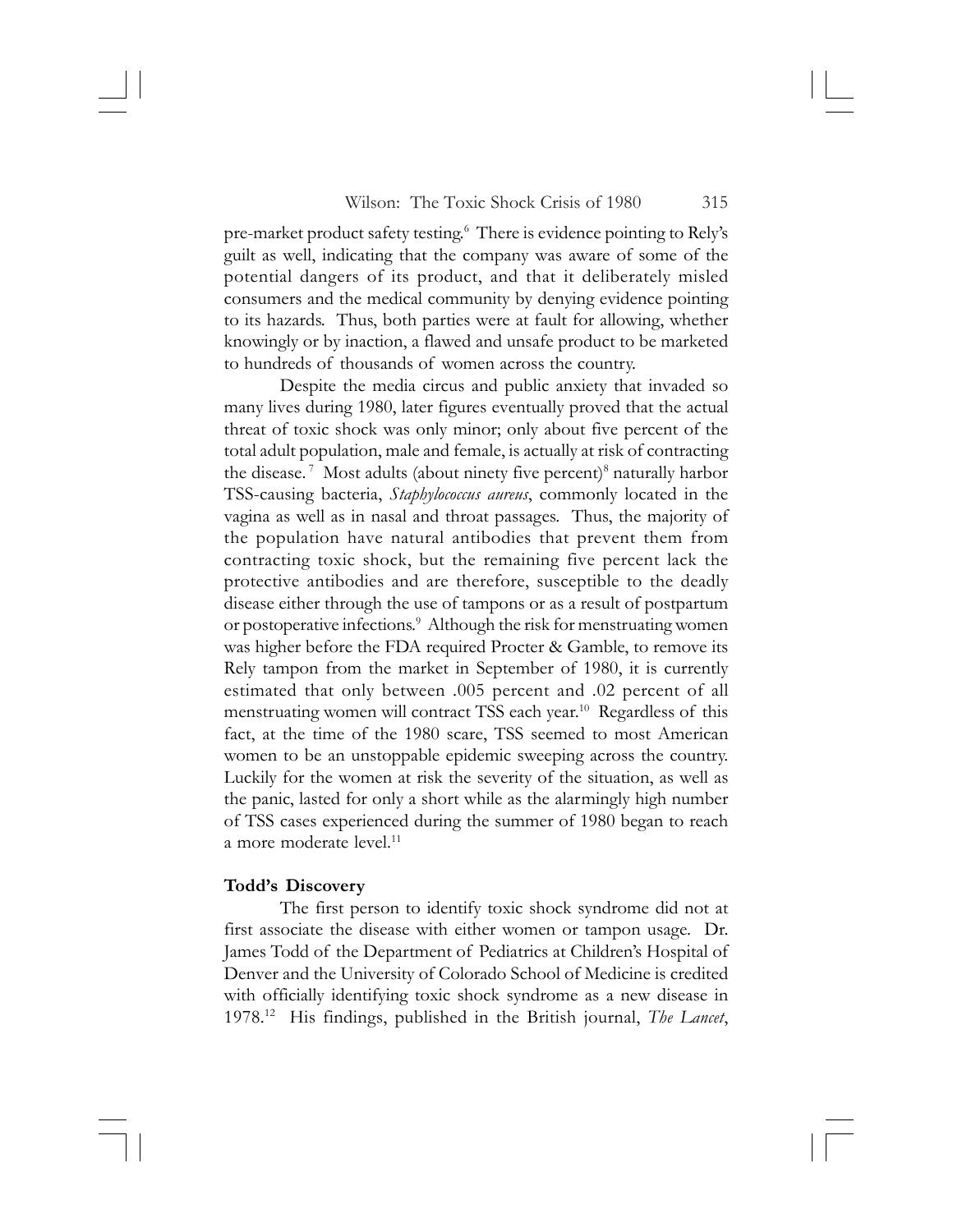outlined the study he conducted on the case histories of seven children who were all seen between June, 1975 and November, 1977. The patients, ranging in age between 8 and 17, presented with symptoms indicative of staphylococcal-toxin-related diseases: persistent high fever, headache, confusion, watery diarrhea, and rash.13 This link prompted Todd to pursue further investigation.

The study focused on five of the seven children on whom a bacteriological and serological survey was conducted. Tests were administered to eliminate other diseases commonly associated with children, such as streptococcal scarlet fever, leptospirosis, Kawasaki's disease, and Rocky Mountain spotted fever.14 The elimination of these possibilities led Todd to the conclusion that he had discovered a new disease caused by the toxins produced by staphylococcal phage-group I organisms. At the time Todd's report was published he believed the disease to be one affecting only older children who contracted toxic shock through cuts or minor wounds.<sup>15</sup> Future events and research would prove that Todd's disease, which he subsequently named toxic shock syndrome, was not merely a children's disease. Rather, it was one that primarily targeted a different demographic, namely, menstruating women.<sup>16</sup>

### **What is Toxic Shock?**

Although toxic shock syndrome can strike every segment of the population, it is a disease that primarily occurs in menstruating women. After the dramatic rise in cases in 1980, a menstruating woman's probability of contracting the disease is only about three in 100,000. Although TSS is generally associated with menstruation, about fifteen percent of all cases occur as postoperative infections or postpartum. The disease is caused by the exotoxins produced by some strains of phage-group one *S. aureus* that are released into the body.17

According to *The Merck Manual of Diagnosis and Therapy,* the symptoms that characterize the disease are a sudden and sustained high fever, severe headache, sore throat, nonpurulent conjunctivitis (non-pus producing inflammation of the inner eyelids), lethargy, confusion, vomiting, watery diarrhea, hypotension (abnormally low blood pressure) and peeling of the skin, especially on the hands and feet (erythroderma).<sup>18</sup> In July of 1980, Dr. Julius B. Richmond,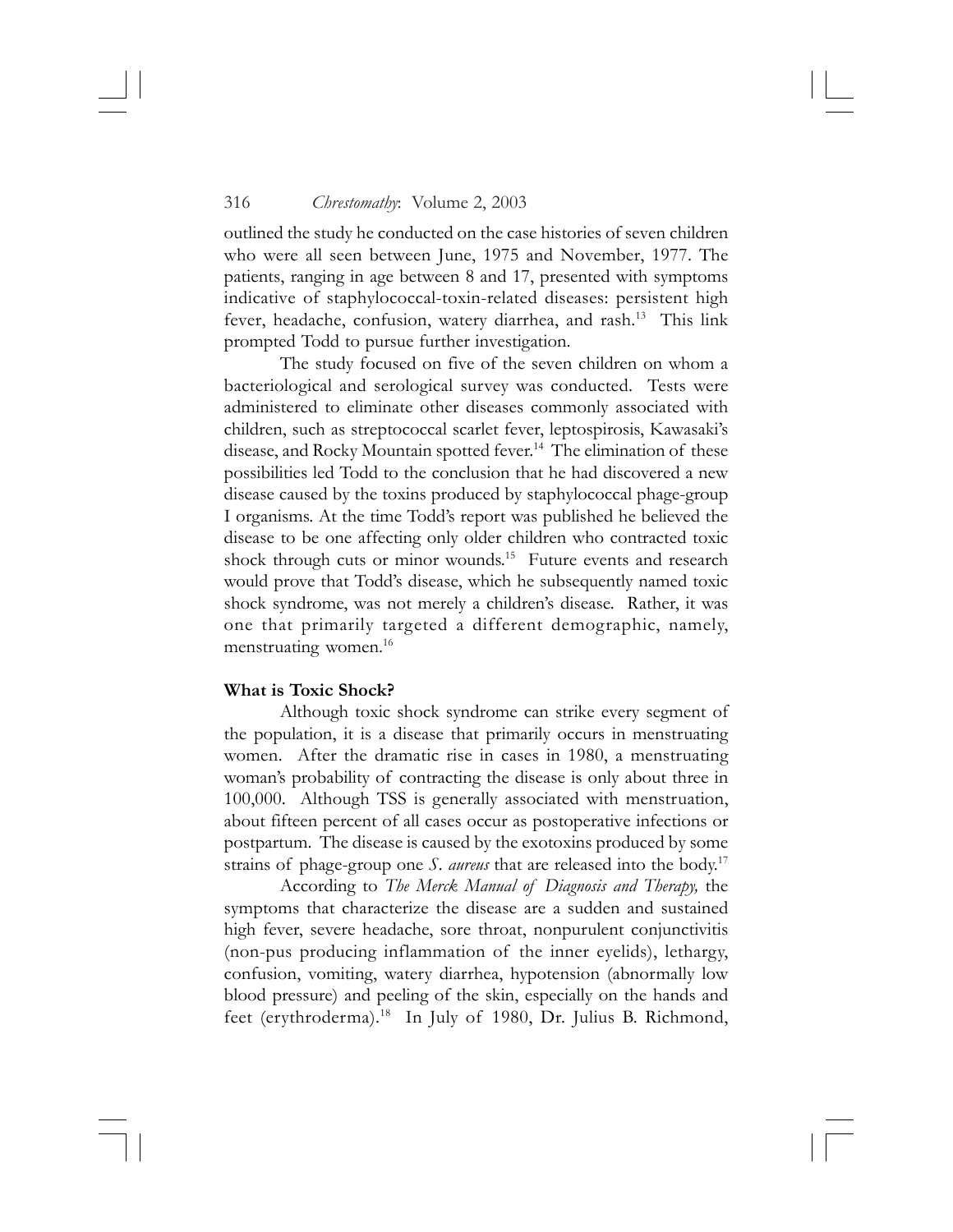Assistant Secretary for Health and Surgeon General of the United States, wrote an article in the FDA *Drug Bulletin* entitled "Advisory on Toxic-Shock Syndrome" in which he outlined five criteria for defining TSS in a patient. They are as follows:

1. Fever equal to or greater than 102 degrees F.

2. Erythematous macular rash with subsequent desquamation. (Sunburn-type rash with peeling and scaling settling particularly on the palms and soles.) 3. Systolic blood pressure 90mmHg for an adult.<sup>19</sup>

4. Involvement of at least four organ systems.

5. Reasonable evidence for absence of meningoccemia, Rocky Mountain spotted fever, or bacteremia.20

The severity of the disease is evident in its capability of inflicting multi-system injury.<sup>21</sup> In the same article, Dr. Richmond listed the body systems that are most commonly involved in TSS. In decreasing order they are gastrointestinal, muscular mucous membrane, renal, hematologic (blood), hepatic (liver), central nervous, and cardiopulmonary.22 Possible effects of toxic shock syndrome include elevated white blood cell count, low red blood cell count (anemia), increased bleeding and decreased clotting, liquefaction of muscular tissue, cardiopulmonary involvement, and renal dysfunction.<sup>23</sup>

Recurrence is a common attribute of the disease, especially in women who do not discontinue their use of tampons in the four months following an attack of TSS. The most effective treatments during the most severe stages of sickness include the administration of antibiotics and fluid and electrolyte replacement to treat or prevent shock. About eight to fifteen percent of all serious cases of toxic shock syndrome result in fatalities.<sup>24</sup> Although medical knowledge of toxic shock is now common, unraveling the mystery proved to be a long and complicated process.

### **Early Explanations of TSS**

Even before the onset of the TSS outbreak in the summer of 1980, doctors at the CDC suspected a link between the new disease and tampons. In June of that year, the CDC announced the results of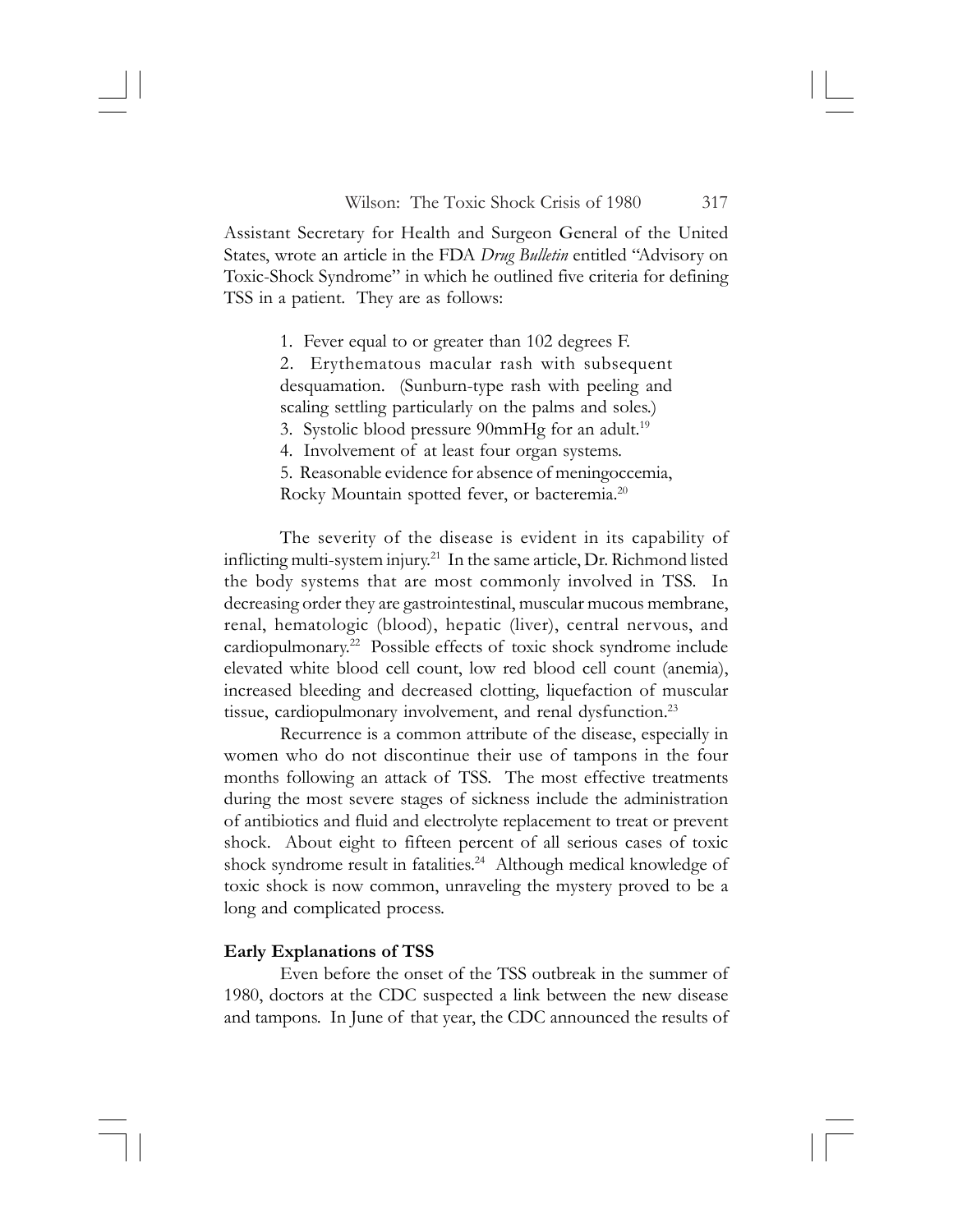three studies that were conducted in Wisconsin and Utah that prompted them to associate TSS with tampon usage. Although the studies provided the official link between toxic shock syndrome and tampons, no particular brand of tampon was implicated. The studies, which were conducted on 93 women who had toxic shock syndrome, identified the tampon-TSS association based on the fact that only one of the female subjects was not a regular tampon user. While the discovery of the connection between TSS and tampons was significant, doctors knew that tampons alone could not be the only factor leading to TSS, because so many women had used them without any occurrence of the disease.25 What the researchers were not sure of, however, was what, exactly, was the connection between the rare disease and tampons, and more specifically, what were the biological causes of toxic shock syndrome.26

The widespread public concern over toxic shock led many doctors to try to understand the disease and come up with a plausible explanation that could eventually lead to a cure or vaccine. The theories ranged from the highly implausible – the notion that TSS was seasonal – to the realistic and possible.<sup>27</sup> However good the doctors' intentions were, it would take many years and many incorrect theories before scientists would discover the actual link between tampons and TSS – that certain tampon fibers deplete the magnesium that prevents TSScausing toxins from entering the bloodstream.28

One of the early theories came on October 10, 1980 in the form of a letter written to *The New England Journal of Medicine* by four doctors from Massachusetts General Hospital in Boston.<sup>29</sup> In the letter, the doctors suggested that toxic shock syndrome was caused by the blockage of the vaginal canal by tampons. Their theory, presented without proof, suggested that tampons force menstrual blood that containes toxins, from the vaginal canal through the fallopian tubes, and into the peritoneal cavity where it collects, forming a stagnant pool.30 This warm, moist environment provides a more than adequate breeding ground for the absorption of the toxin into the bloodstream.<sup>31</sup>

Another plausible theory, developed the following year by Dr. Patricia Garrett of the Harvard Medical School, was published in the *New York Times*. Garrett concluded that the type of insertion devices used by various tampon brands might cause tiny tears in the vaginal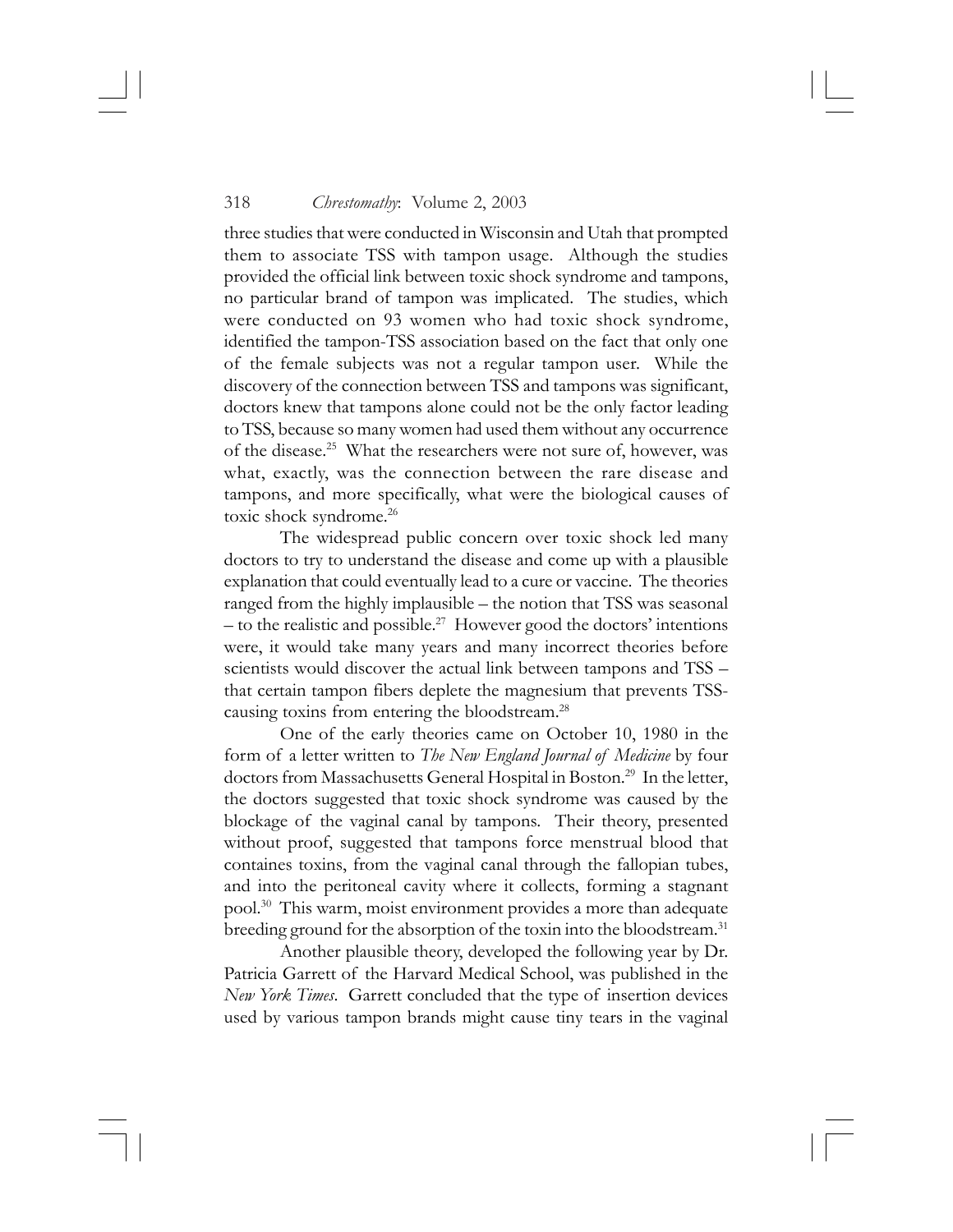tissue allowing the toxins that cause TSS an easy entranceway into the bloodstream.32 If her theory had proven correct, the suggestion made by the CDC and FDA that women should change their tampons frequently would have actually increased the likelihood that women would contract TSS, because more abrasions would have resulted from increased frequency of tampon changing.

A third theory was presented by researchers at the University of Minnesota and a group of Dutch scientists. The theory held that staphylococci increase their production of their deadly toxin in oxygenrich environments. When a tampon is inserted into the vagina, normally an oxygen-poor environment, it brings in a sufficient amount of oxygen the bacteria needs to produce the toxin that causes TSS.<sup>33</sup> The heated debate over the validity of these early TSS theories took place not just behind the closed doors of hospitals or CDC and FDA laboratories, but also and perhaps more importantly, in the bright glare of the media spotlight.

### **Media Frenzy**

The media played a crucial role in the development of the TSS story in America. Charting the course of media coverage of toxic shock syndrome by looking at *The New York Times*, one can see three major phases: discovery, panic and aftermath. The initial phase begins with the June 27, 1980 CDC announcement of the study linking toxic shock syndrome and tampons.<sup>34</sup> Between June 27 and September 22, coverage of TSS was relegated to the Style, Living or Home sections of newspapers such as the *New York Times*, where infrequent articles about the disease were placed next to recipes and fashion tips. For example, the first article on TSS appearing in the *Times* in June of 1980 was entitled, "Tampons are Linked to a Rare Disease." From the title, it is evident that the article announced important new information for women, yet it was printed on page seventeen of the newspaper in the Style section.<sup>35</sup> In September of the same year, the *Times* again relegated TSS to second-rate news. An article reporting the CDC announcement that women should reduce their use of tampons was placed next to a recipe for marinara sauce in the Living section of the paper.<sup>36</sup> The so-called "women's disease" was seemingly not considered to be much of a threat to the general population and it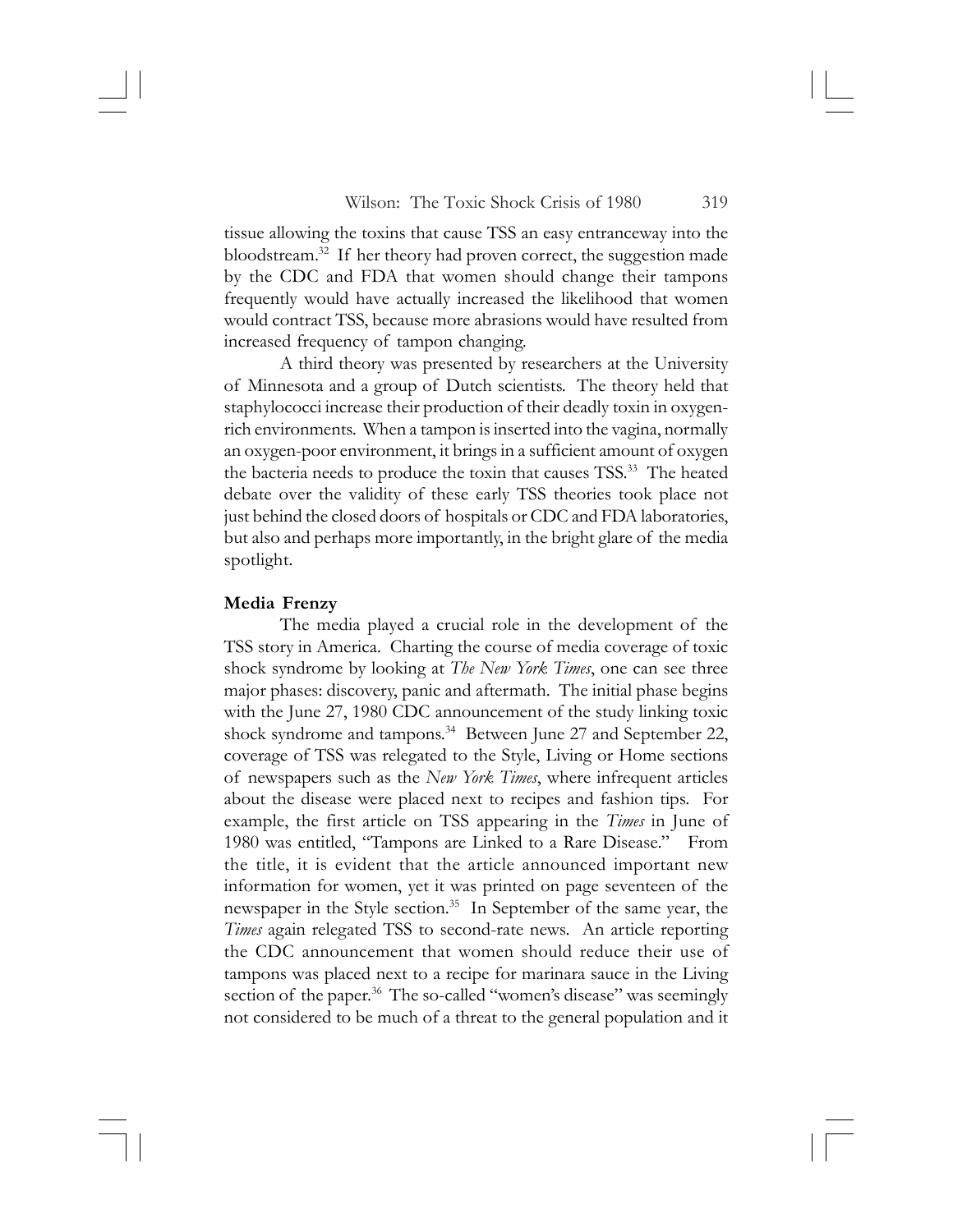was treated accordingly.

The panic phase of media coverage began with the September 22 recall of the Rely tampon. By September of 1980, it appeared as if the media had suddenly decided that TSS was deserving of their time and attention. But the decision may not have been made entirely on their own. The FDA had begun releasing massive amounts of information regarding toxic shock and especially its connection to Rely tampons. This targeted media campaign was initiated as a deliberate attempt to saturate the airwaves with the Rely recall information in order to maximize its impact on the public. There is no doubt that the constant influx and availability of information from such a reliable source prompted the media to probe further into this new disease and its daily developments.37

A dramatic increase in media reporting of toxic shock syndrome began on the day following the announcement of the Rely recall. It was on this date that TSS finally became front-page news; it would remain so throughout 1980. After the recall, hardly a day went by when the *Times* did not include an article updating the public on the TSS cases, deaths, new studies, CDC announcements, and new discoveries. Papers began assigning reporters strictly to cover TSS, one of whom, Nan Robertson of the *Times*, herself a TSS survivor, won a Pulitzer Prize for her work on the subject.<sup>38</sup>

The steady stream of articles continued through the rest of 1980 and into 1981 as well, slowly quieting down during the latter part of that year. When the crisis seemed to be over, media coverage of toxic shock syndrome became more and more infrequent. The aftermath stage began roughly around 1982 and ended in 1990. From 1982 through 1984 most of the few newspaper articles concerning TSS dealt with the lawsuits filed against tampon manufacturers by TSS victims or their families. Virtually nothing was written in the general news concerning TSS from 1984 to 1987, and for the next two years only a few articles appeared covering the FDA's debates over tampon absorbency ratings. The steady decline continued through the remainder of the decade.

It is clear that the media played an important role in the history of toxic shock syndrome. But what, exactly, were the effects of the intense media reporting on the population as a whole? A study was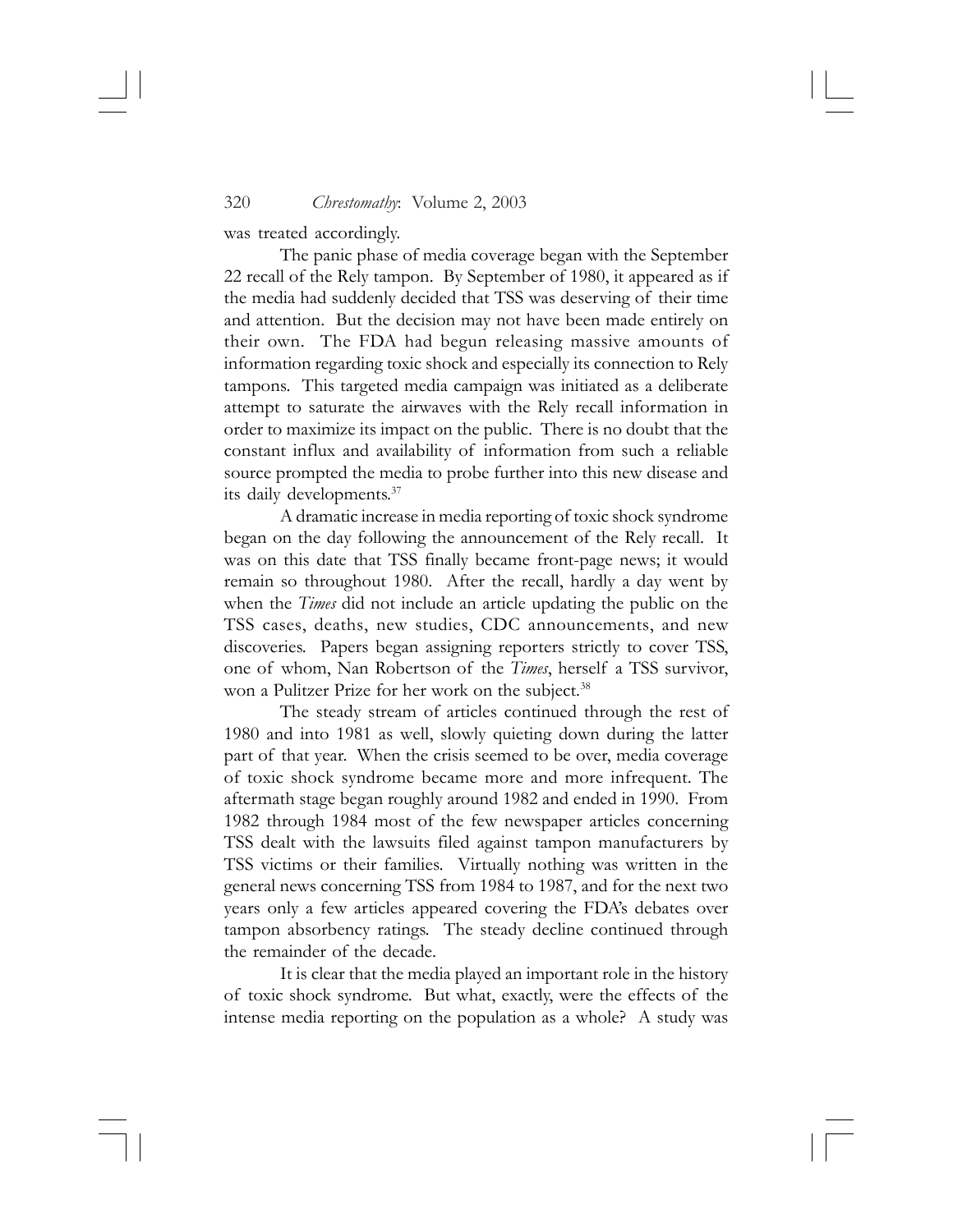conducted by two doctors at the University of California School of Medicine in San Francisco between November 1980 and January 1981 to determine just that. Dr. Charles E. Irwin, Jr. and Susan Millstein set out to discover the effects of the media coverage of TSS on tampon use in adolescent females. The primary purpose of the study was to determine whether adolescents decreased their tampon use as a result of the heavy reporting of TSS.<sup>39</sup> Participants in the study were asked to report information regarding their tampon usage during the summer of 1980, the time period when the toxic shock scare reached its peak. Out of the 714 subjects studied, a twenty percent decrease in tampon usage was noted following the news coverage of TSS. Scattered TSS reports began circulating in June of 1980, which may have caused a decrease in tampon usage even before the period about which respondents were asked to provide information. Because of this, the twenty percent figure is very likely a conservative figure.<sup>40</sup>

In addition to an overall decrease in tampon usage, the researchers observed another significant phenomenon. Prior to the toxic shock scare, American women were moving more toward using tampons in place of sanitary napkins as their primary menstrual control device. But after the summer of 1980, this shift decreased about ninteen percent, and a move was made in the opposite direction. More than thirty percent of the regular tampon users began switching to napkins after the major impact of TSS coverage, delivering a powerful blow to a booming industry with a long history behind it.<sup>41</sup>

### **History of Tampons**

Tampons and the tampon industry were at the forefront of the toxic shock debate in the 1980's. Although the general public believes tampons to be a relatively new phenomenon in the realm of menstrual protection, their history is actually quite long. There is evidence dating all the way back to 1550 BC that women have used tampons as a method of contraception. The presence of Egyptian, Greek and Hebrew inscriptions describing the use of tampons, or pessaries as they were originally called, for contraception and the administration of medicine indicates the strong probability that tampons were also used to control menstruation.<sup>42</sup> Women from different cultures used equally distinct materials such as papyrus, wool, and paper as well as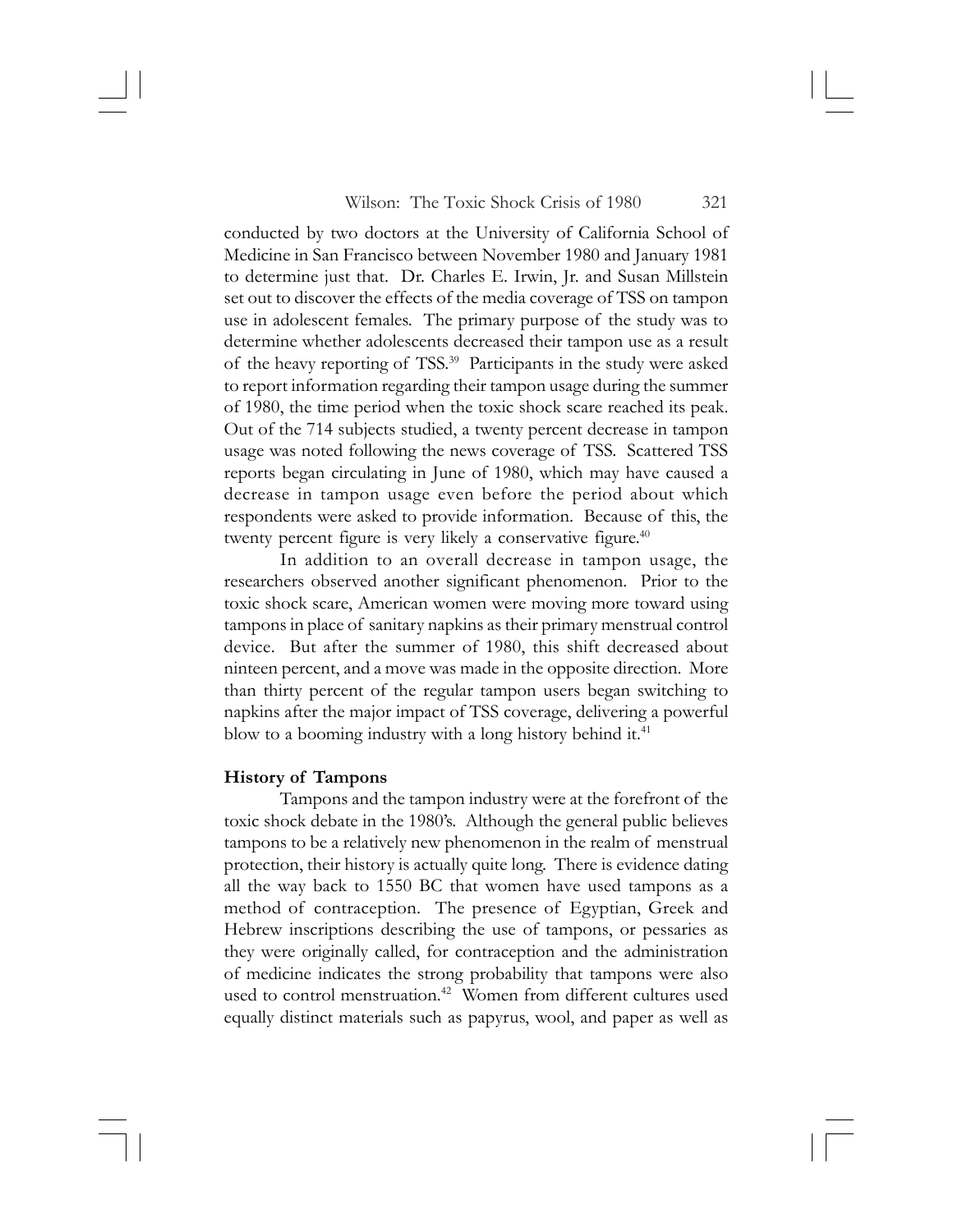various types of grasses, mosses and ferns to fashion tampons, a practice that continued throughout the Middle Ages and into the modern period.<sup>43</sup>

In the United States, however, the use of tampons did not become widespread until the 1930's.<sup>44</sup> Prior to that decade, some women, mostly athletes, actresses, models and prostitutes, made their own tampons at home using surgical cotton or natural sea sponges.45 The first commercial tampons were marketed to more mainstream female members of society and were made of a gauze-like cotton material; absorbency agents were not added until the 1970's.<sup>46</sup> The Fax tampon was possibly the first tampon on the market in the U.S. although the exact year of its introduction is not known.<sup>47</sup> None of the tampons manufactured in the U.S. during the 1920's and 1930's contained applicators, and some did not even have strings.

In 1933, Dr. Earle C. Haas of Denver, Colorado revolutionized the tampon industry by patenting the first tampon with an applicator.<sup>48</sup> The tampon was made using compressed surgical cotton strips surrounded by a two-piece cardboard applicator.<sup>49</sup> Haas soon sold the patent and trademark to Gertrude Tenderich, a German immigrant and savvy businesswoman, who used Haas's design as the cornerstone of her new company, Tampax Incorporated, which was chartered on January 2, 1934.<sup>50</sup> The first Tampax tampons were made by Tenderich at her home using her sewing machine.51 The tampon industry has come a long way since then, booming into a multi-million dollar industry that services over fifty million American women.<sup>52</sup>

### **The Rely Difference**

One particular brand of tampon, Rely, was at the heart of the TSS controversy in the early 1980's. In 1962, Procter & Gamble, a multi-billion dollar corporation, began developing its own line of tampons in order to stake its claim on a share of the profits from the already booming feminine hygiene market. Procter & Gamble named its new product Rely, and conceived for it a catchy slogan, "It even absorbs the worry."53

The design of the Rely tampon was different from that of any of the four major brands on the market at the time. Tampax and Kotex tampons shared a similar design structure known as the "wick."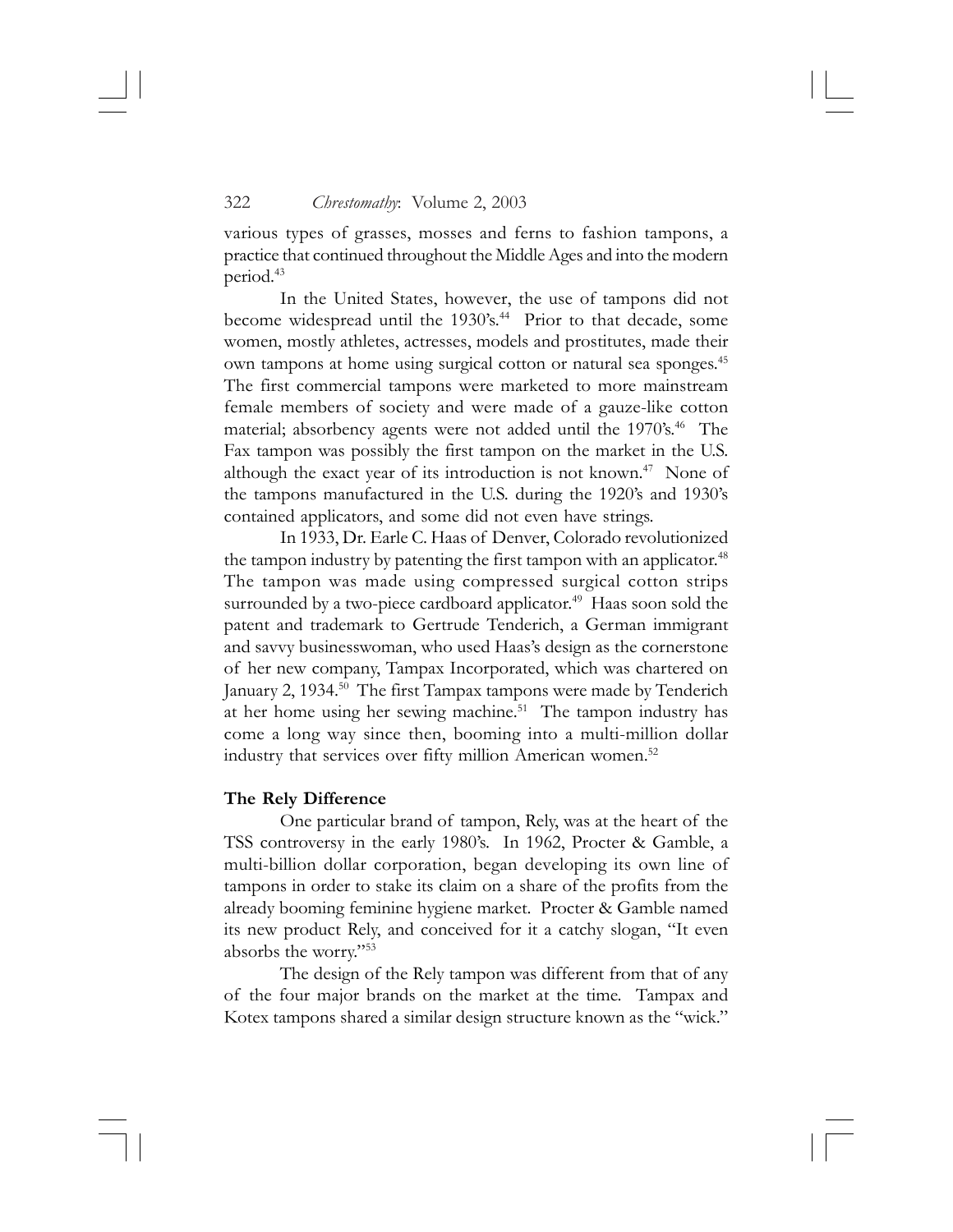In this design a rectangular strip of rayon-cotton vleece is stitched together surrounding a string. Playtex tampons favored the "tulip" design, which uses two strips of rayon-cotton vleece, which are layered and pulled in the center by an attached string; o.b. tampons used the same rectangular rayon-cotton strip, which was rolled up surrounding a string. Playtex, Tampax, Kotex, and o.b. tampons, while structurally different from one another, were all composed of the same primary ingredients, rayon and cotton, though in different combinations.54

The design of the Rely tampon was not the only thing that set Rely apart from the other brands: its absorbsion agents were radically different as well. Abandoning the traditional cotton-rayon composition used by other brands, Procter & Gamble constructed the Rely tampon using all synthetic ingredients.<sup>55</sup> Carboxymethyl cellulose chips and polyester foam sponges were packed into a permeable nonwoven polyester bag, a design called the "teabag." This design gave the Rely tampon the capacity to absorb almost twenty times its weight in fluid and enabled it to expand to three times its original volume when soaked with liquid.<sup>56</sup> The new product appealed to women because more absorbsion gave women greater flexibility with their time, in that women would have to change their tampons less frequently. Rely vigorously marketed its new product in magazine ads and television commercials concentrated in the evening hours when working women would be home.<sup>57</sup> Evidence pointing to the effectiveness of this strategy was that the relatively new Rely held a fifty percent share of the super absorbent tampon market by the time the toxic shock crisis reached its peak.<sup>58</sup>

### **The Rely Question**

 There seems to be little question now whether Rely tampons had anything to do with the sudden rise in cases of toxic shock syndrome in 1980. Evidence from numerous studies points to the fact that women using Rely tampons during that time period were at higher risk of getting TSS than users of other brands. Although this is a well documented fact today, between 1980 and 1983 there was heated debate between Rely manufacturers and the CDC over the actual causes of TSS and whether or not Rely was a leading factor that caused the illness of hundreds of women in the United States.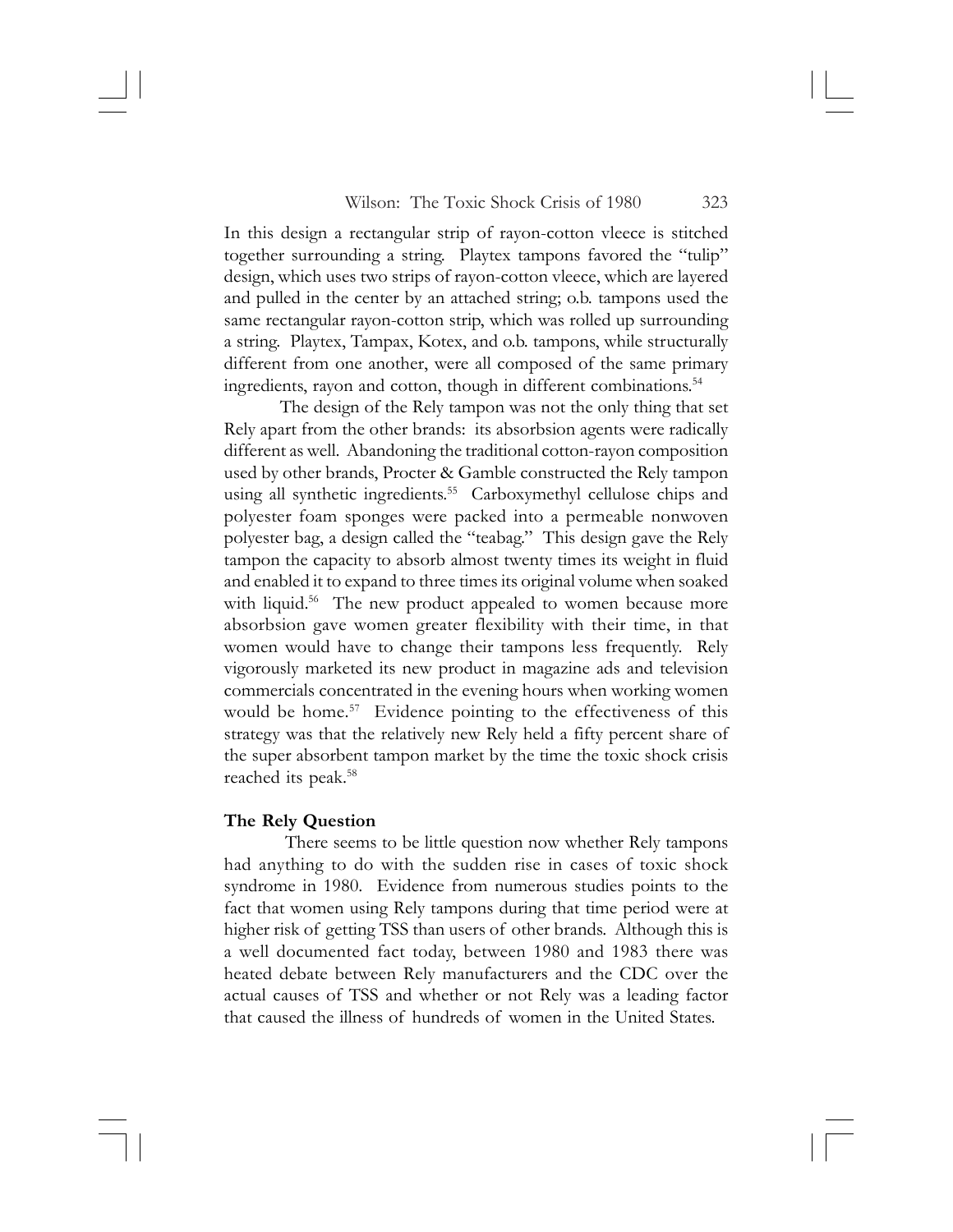The question of whether users of Rely brand tampons were at higher risk than users of other tampons was answered by the CDC on September 17, 1980. Until that date, the CDC had refrained from declaring an association between any one brand of tampon and the incidence of toxic shock. The September 17 report concluded that the absorbency agent used in Rely tampons could promote the growth of the harmful bacteria that causes TSS. The study further reported that seventy percent of the women in the sample were using Rely tampons at the time they contracted toxic shock syndrome.<sup>59</sup>

Despite the CDC's evidence indicating that Rely users faced a risk of getting toxic shock that was three times higher than the risk faced by users of other tampon brands, Procter & Gamble, the manufacturer of Rely tampons, refused to admit that their product was defective, or that it could in any way lead to the disease.<sup>60</sup> In an article appearing in the *San Diego Union* on September 19, 1980, a Procter & Gamble spokesman encouraged women to continue using Rely tampons because, "There is no evidence to make them change."61 The company would not accept the CDC's findings, vehemently asserting that the tests had no validity because they did not use a large or diverse enough sample.<sup>62</sup> It is interesting to point out that little more than two weeks prior to the recall, Procter & Gamble was relying exclusively on the judgment of the CDC as its basis for not including a warning label on its product or restricting its sale.<sup>63</sup> The company's attitude seemed to change, however, when the CDC produced information unfavorable to Proctor & Gamble's reputation.

Five days after the September 17 announcement and only four days after a Procter & Gamble spokesman urged women not to discontinue use of Rely, the company voluntarily removed Rely from the market amidst company protests against the CDC study.<sup>64</sup> However, this "voluntary" recall was announced only after the FDA initiated a meeting with Procter & Gamble officials on September 16 and threatened to recall the product unless Procter & Gamble could produce compelling evidence that keeping Rely on the market was safe. The recall was, in fact, Rely's only option considering that its petition to place warning labels on its packages instead of removing them from the shelves was rejected at that same meeting.<sup>65</sup> Protesting and delaying a voluntary recall could have led to a mandatory federal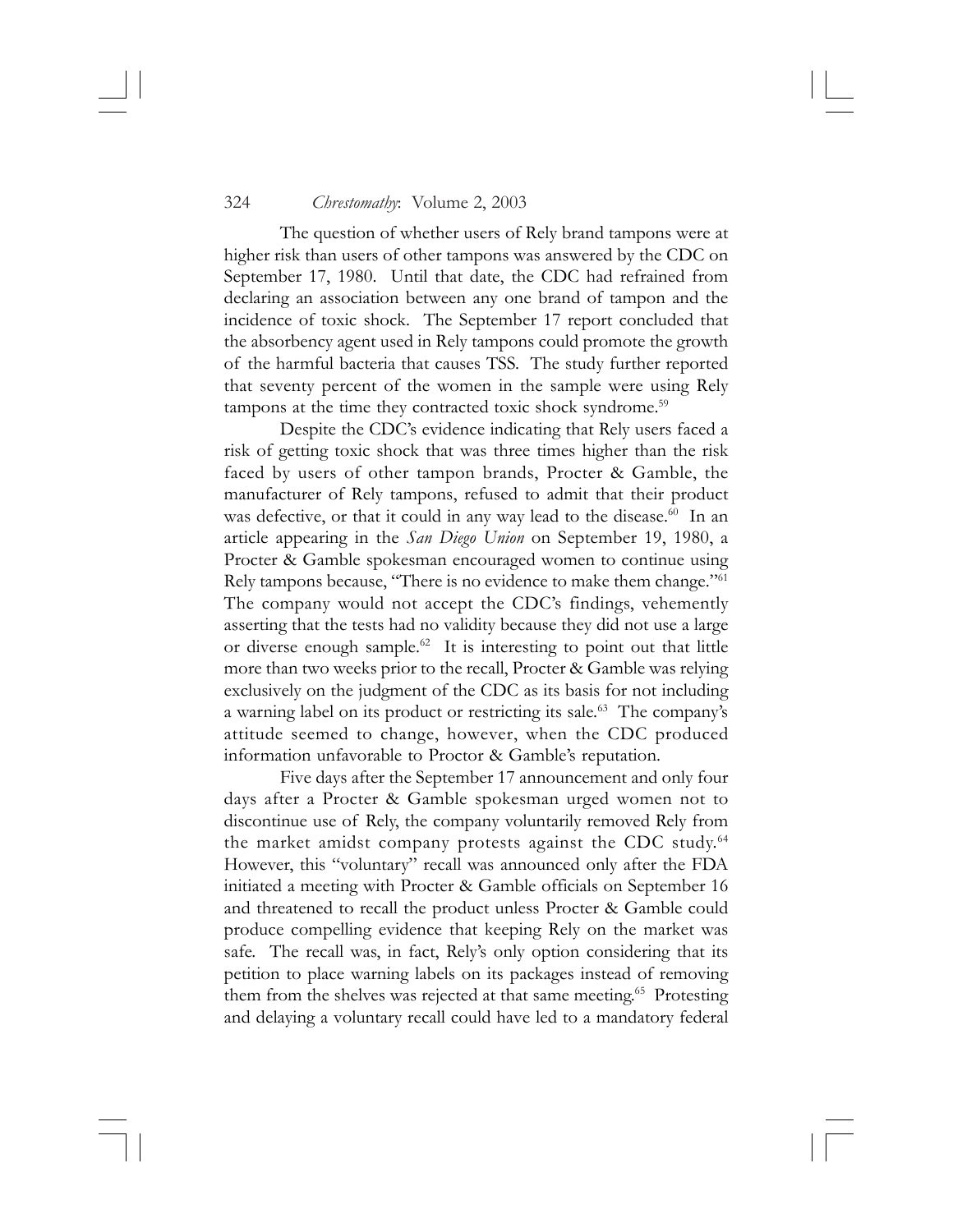recall, which would have severely compromised the company's image and threatened its position in any potential lawsuits. Rather than face a very uncertain, and most likely detrimental, outcome, Procter & Gamble made the preemptive move to avoid further scandal.<sup>66</sup>

Rely was further compelled by the FDA to sign an agreement to undertake a major ad campaign warning women about the possible consequences of using Rely tampons.<sup>67</sup> The "Stop Using Rely" ads aired on 600 television stations and 350 radio stations, and were printed in 1,200 newspapers around the country.<sup>68</sup> These moves were made amidst Proctor & Gamble's insistence that there were no known flaws or dangers associated with its product which, it claimed, had undergone extensive research before it was introduced in 1974.<sup>69</sup>

Regardless of the validity of Procter & Gamble's statements concerning pre-market research, because of laws that exempted certain products from government approval, the Rely tampon was not required to demonstrate its safety to the FDA before it hit the market.<sup>70</sup> Therefore, at the time, the only government-sponsored study conducted concerning the safety of Rely tampons had essentially come out strongly against the brand. But Proctor & Gamble would soon launch a multimillion dollar research campaign of its own to disprove the government's findings and attempt to exonerate the Rely brand.<sup>71</sup>

## **Flawed Procter & Gamble Studies**

Procter & Gamble's decision to fund TSS research created the appearance of impropriety and immediately forced the company to fend off accusations of bias. The August 1981 edition of *The Progressive* raised the important question, "Can a corporation with millions of dollars at stake refrain from influencing research on its product?"<sup>72</sup> Though Procter & Gamble officials asserted that they would have no control over the scientific findings of the studies they funded, the company could hardly avoid exercising some influence in order to save its reputation and bottom line.73 Because Procter & Gamble was providing the lucrative research grants, the grant recipients had a financial incentive to conduct studies in the areas that the company requested. This often led scientists away from studying the link between TSS and tampons. Instead, their primary focus was on TSS in general and on other areas that were not likely to have detrimental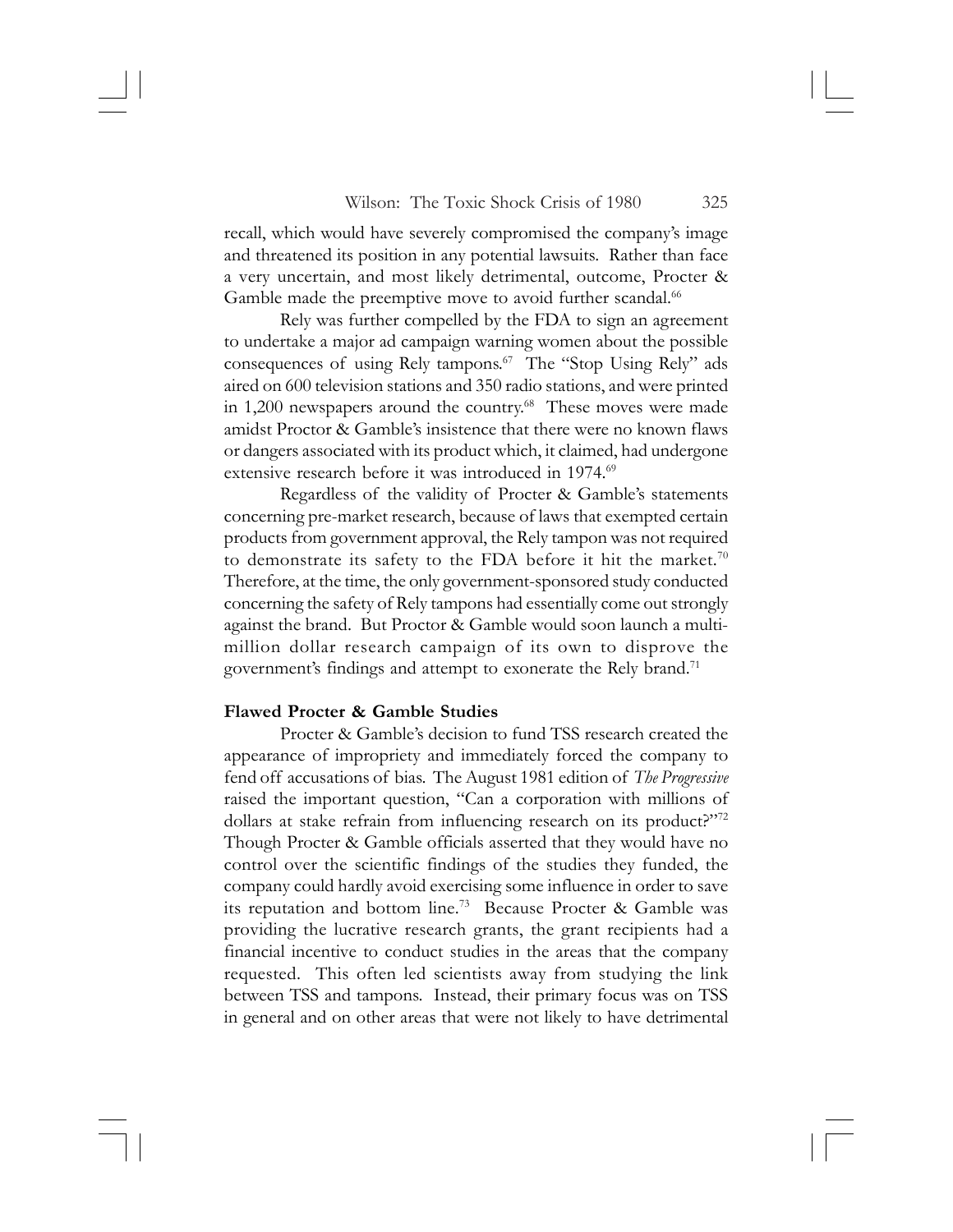effects on the future of Procter & Gamble and Rely.<sup>74</sup> Stipulations of the grant agreements between Procter & Gamble and research scientists reveal the extent to which the company desired the researchers to submit findings consistent with Procter & Gamble's position. Scientists were required to allow the company to review any research report twenty-one days prior to submitting it for journal publication. Thus, it was the Procter & Gamble's prerogative to suppress or delay any findings that would further implicate Rely or the tampon industry in general.75

The motivation behind Procter & Gamble's move to fund toxic shock research was threefold. First, by providing a substantial amount of money to scientists to study the disease, Procter & Gamble could portray itself as a philanthropic company working for the good of mankind in order to find a cure for TSS. Second, the company would fund targeted research that could be manipulated to give the appearance of exonerating the Rely brand, thus erasing Rely's image as the culprit behind the TSS crisis. Third, and perhaps most importantly, if Procter & Gamble could clear its name, it would be spared from the threat of numerous lawsuits (at the time Procter & Gamble established its research grant program, more than 200 lawsuits had been filed against the company).76 With potential damages totaling over \$100 million, \$3 million spent on research grants seemed a small price for the company to pay. $77$ 

Adding further support for the argument that the Procter & Gamble research was not undertaken for altruistic motives is the fact that the grant money came from the Rely defense project.<sup>78</sup> The fund was established by Procter & Gamble to pay attorneys and other expenses dealing with ongoing TSS litigation. By implication, it would seem that Procter & Gamble viewed its research grant endeavor as primarily a legal matter and a ploy to avoid the expense of settling the claims of TSS victims. Though Procter & Gamble's motives were questionable, some argued that the studies funded by Procter & Gamble opened the door to new and important discoveries concerning TSS.79 However in reality, most, if not all of the studies funded by Procter & Gamble were flawed in their methodology and later proved to be irrelevant in unraveling the toxic shock mystery.

Soon after the Rely recall, the incidents of toxic shock in the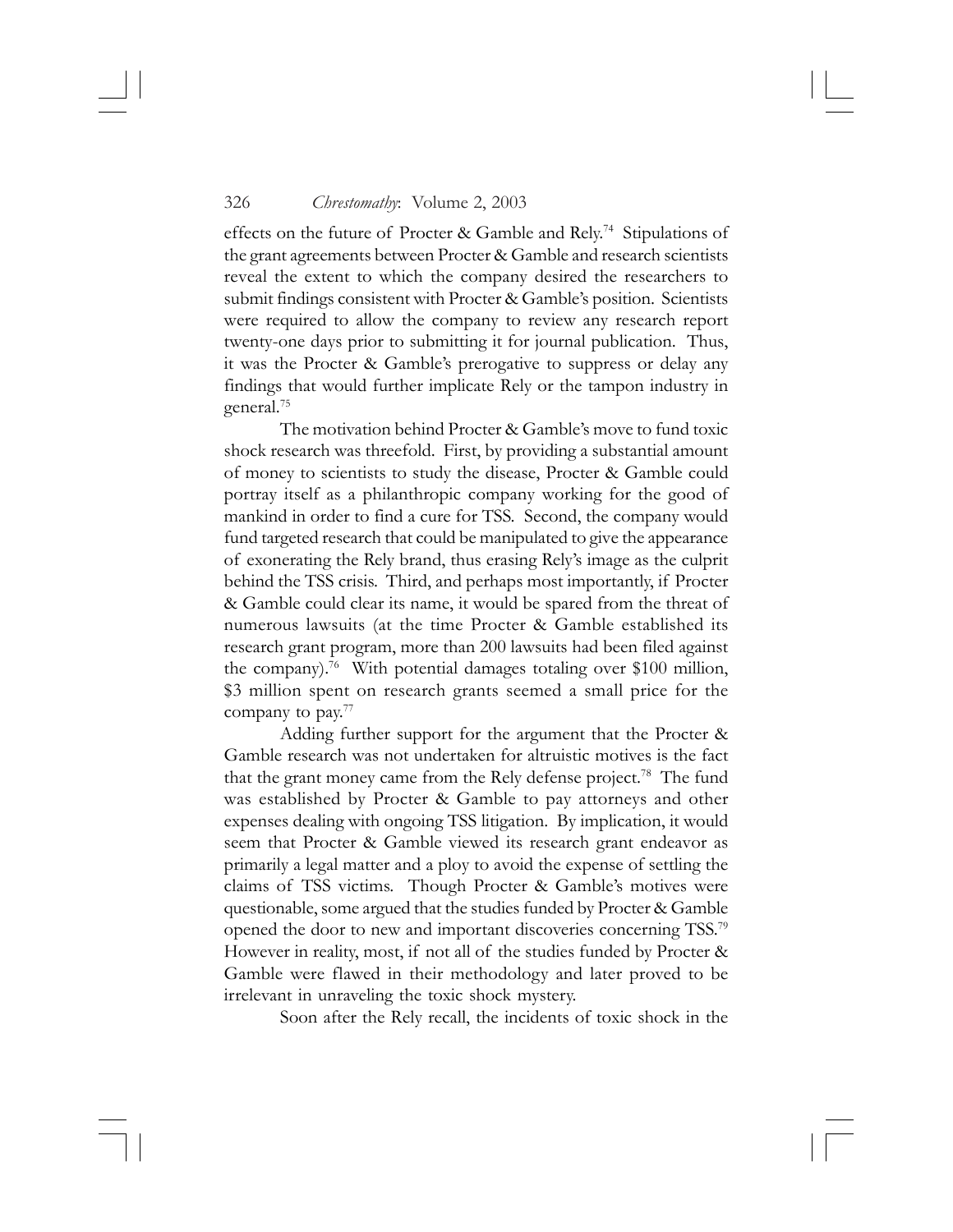United States fell drastically, a fact supported by CDC studies that Procter & Gamble quickly sought to refute.<sup>80</sup> The company eagerly attempted to find fault with the revelation in terms that did not associate the decline in TSS cases after September, 1980 with the removal of Rely from the market. Procter & Gamble asserted that the rise in cases during the summer of 1980 was due to the widespread attention the new disease received in the media. The reasoning behind this claim, according to the company, was that the media coverage prompted more cases to be reported to the CDC than ordinarily would have been had news of toxic shock stayed out of the headlines.<sup>81</sup>

Procter & Gamble based its assertion that the incidents of TSS remained relatively constant on information gathered from two studies funded by the company, that were based on active surveillance of TSS cases following the Rely recall. The studies claimed that there was not a decrease in cases after the removal of the tampon, as the CDC had asserted. Active surveillance is the process of seeking out cases rather than waiting (as is the standard process) for them to be reported.<sup>82</sup> Prior to the recall, the CDC had reported numbers based only on passive surveillance. Active surveillance would naturally be expected to find more cases of the disease after the recall. Despite the flawed information gathering techniques of the researchers, their apparent findings were used by Procter & Gamble to cast doubt on the CDC studies.<sup>83</sup> In order to further bolster its argument that there was no real decline in TSS cases, Procter & Gamble pointed to the proven fact that after September, tampon usage in the United Stated dropped from seventy percent of menstruating women to only fiftyfive percent, a significant decline that effectively decreased the number of women at risk of getting TSS.<sup>84</sup> The company cited the possibility that women were using tampons differently and more carefully after the initial TSS scare which, Procter & Gamble said, would have contributed to the decline in the number of toxic shock cases that the CDC studies had shown.85

The CDC responded to Procter & Gamble's claims almost immediately. They rejected the study based on a number of factors that were later backed up by another CDC study conducted in September of 1980 and a follow-up study conducted in 1981, both published in August of 1982. The combined studies asserted two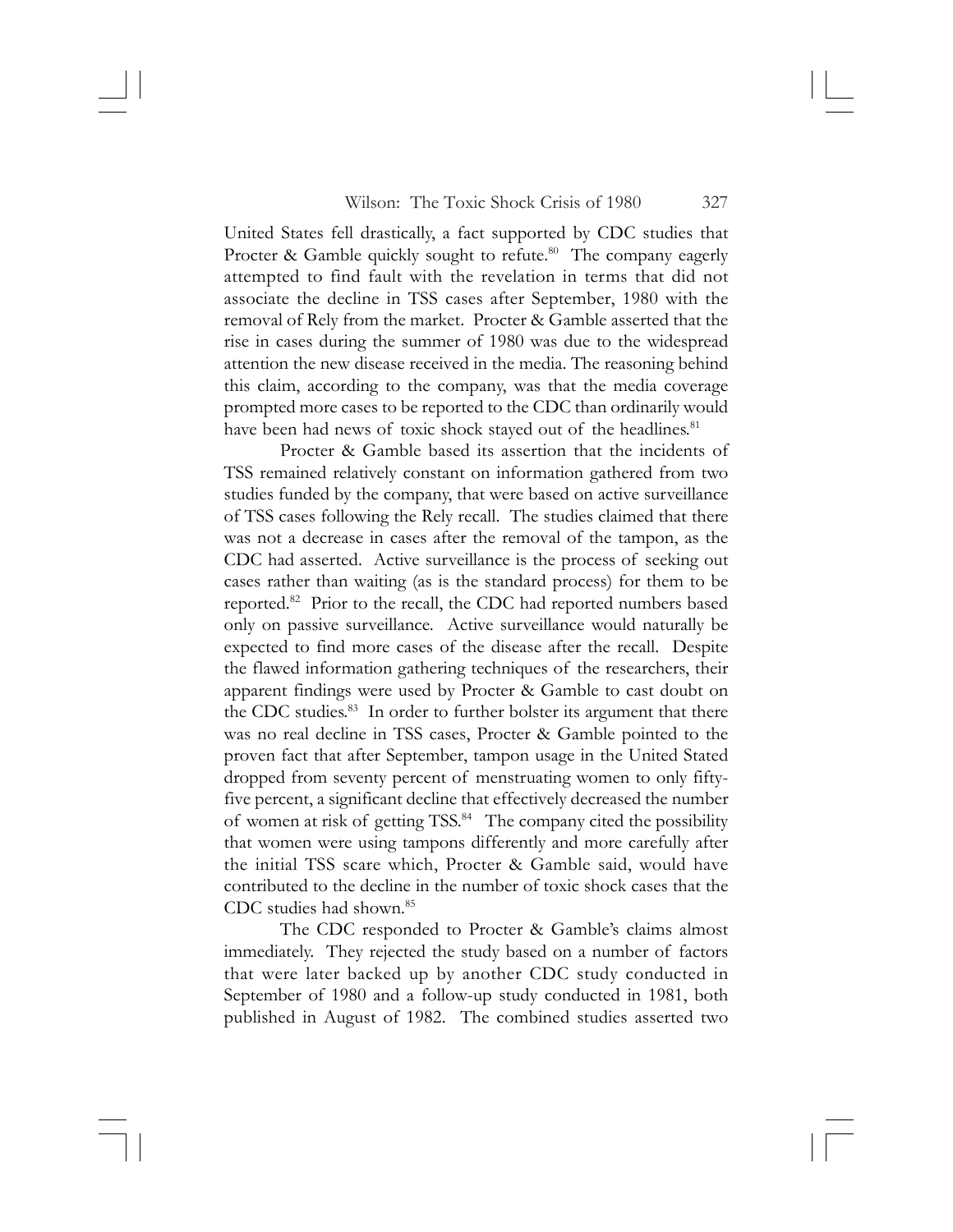important findings: first, that the failure of the initial June, 1980 CDC study to link any single tampon brand with the occurrence of TSS was based on flawed data; and second, that regardless of media effects, there was a clear association between Rely tampons and TSS.<sup>86</sup>

The September 1980 study reported that in the earlier June study, participants were asked to give the name of the brand of tampon they used from the late 1970's until the time they contracted TSS. The problem with the data obtained from this question, however, was that some brands of tampons were not introduced into the market until the late 1970's and therefore were not available to study participants. Most importantly, although Rely was introduced by Procter & Gamble in 1974 in the West and Mid-West, it was not nationally distributed until early  $1980$ .<sup>87</sup> Thus, because of the length of the time period reported, the frequency of Rely being named as a tampon of use would have been much lower than it actually was during only the time period when the number of TSS cases spiked in August 1980.88

The February 1981 follow-up study effectively associated Rely tampons with as much as a 7.7 times greater risk of its users contracting toxic shock syndrome than users of other brands. Contrary to Procter & Gamble's claims, no other tampon brand was associated with any increased risk. As for Procter & Gamble's insistence that the increase in TSS cases was due to intense media coverage of the disease, and especially coverage somehow implicating Rely, the February study proved otherwise. It was designed specifically to reduce errors and biases dealing with media coverage. Data from participants living in California, Oregon and Washington, areas where local TSS cases associated with Rely were widely publicized, were eliminated from the data analysis. With all this data excluded, the risk factor for Rely tampon users was actually greater than the reported 7.7. Additionally, the data from this particular study was collected prior to the CDC's release of the September 17, 1980 study associating Rely with TSS. With all these factors taken into consideration, it is clear that there was indeed, a statistical association between TSS and Rely tampons although the exact biological cause of the increased risk was still not yet known.<sup>89</sup>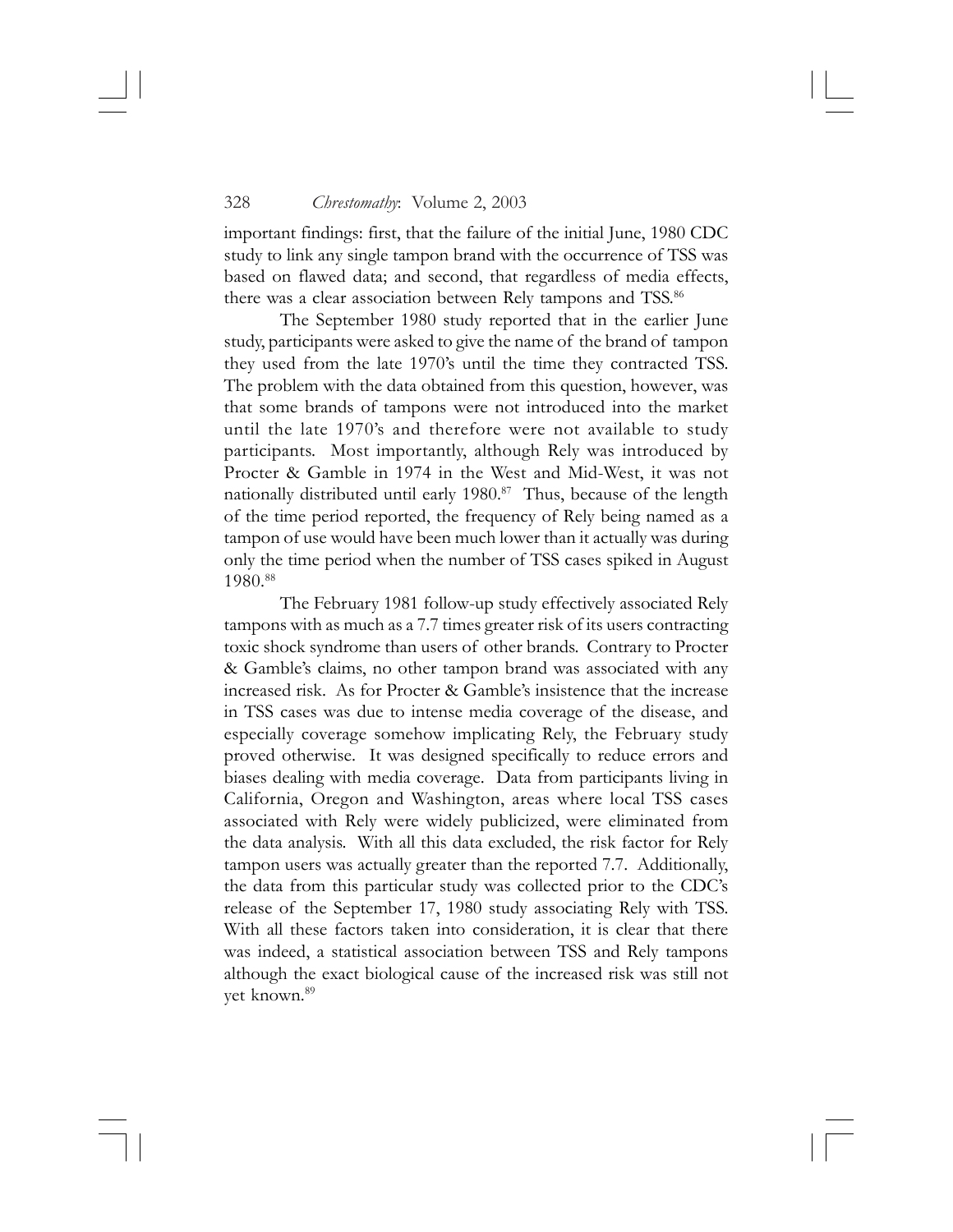#### **Uncovering the Truth — Scientists Explain TSS**

An important step in uncovering the link between toxic shock and Rely officially came on October 20, 1983 when Dr. Richard P. Novick, director of the Public Health Research Institute of the City of New York introduced the finding that he had located the gene for the toxin that causes toxic shock syndrome. $90\,$  By that time, doctors had already discovered that the presence of *S. aureus*, the TSS-causing bacteria, in nasal and throat passages, the vagina, and on the skin was common in the majority of Americans.<sup>91</sup> Most people, about ninetyfive percent of the population, have natural antibodies that would prevent them from contracting TSS. The remaining five percent lack the protective antibodies and are therefore, susceptible to contracting the disease. An even smaller category of people within that five percent not only lack the necessary antibodies but are for some reason, unable to develop a resistance to the disease after their first contraction of it, leaving them susceptible to getting toxic shock over and over again. Dr. Novick's finding would be especially important for those people whose bodies are unable to produce the TSS antibody. His successful location of the gene within *S. aureus* that produces the deadly TSS toxin was particularly important, not because it pointed to the exact cause of TSS – that was still a question – but because it could lead to the development of a test to identify those who are most susceptible to TSS and possibly to the future formulation of a vaccine.<sup>92</sup>

Two years later, a research team lead by Dr. Edward Kass and working at the Harvard Medical School and Brigham and Women's Hospital, finally placed the last piece in the complex puzzle of toxic shock syndrome. The researchers' experiments pointed to evidence linking two tampon fibers, polyester foam and polyacrylate rayon, with toxic shock.93 The results showed that these fibers have the ability to attract, absorb and retain large amounts of magnesium, an element that is generally present in vaginal tissue and fluid. As soon as the magnesium-soaked tampon is removed from the environment in which the *S. aureus* bacteria is located (the vagina) it begins producing large amounts of the toxin that causes TSS.<sup>94</sup> In short, the presence of magnesium in the vagina is necessary to prevent the production of the toxin that causes toxic shock. This could explain why toxic shock usually appears on the fourth day of a woman's period, when the flow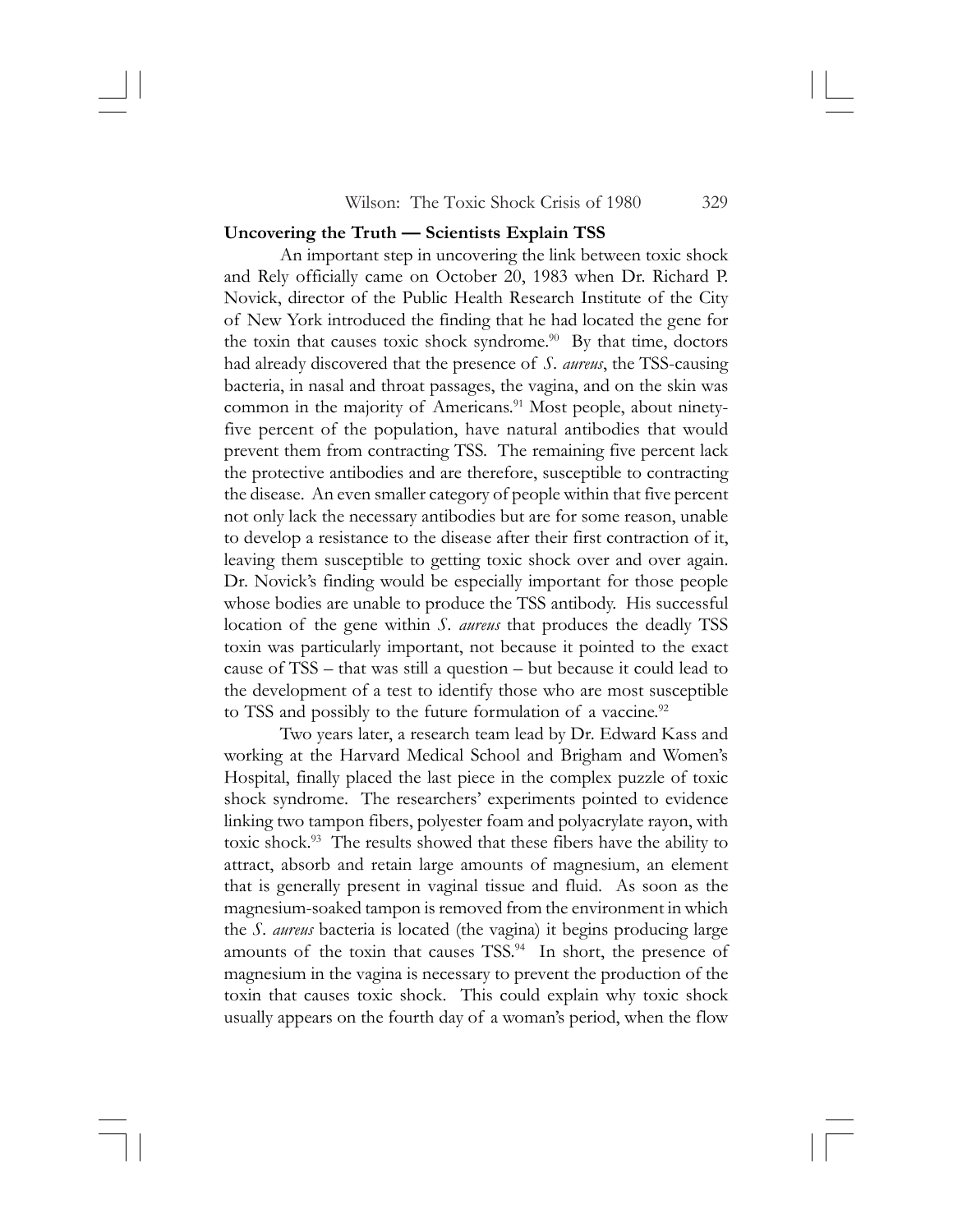is not as heavy as the first three days. In the early days of menstruation, because of the heavy volume of blood present in the vaginal canal, even after the removal of a tampon there is probably enough excess blood, and thus unabsorbed magnesium, remaining to prevent the bacteria *S. aureus* from producing its deadly toxin.95

### **The Super-absorbency Question is Answered**

Kass's discovery was additionally important as it led to the resolution of other trends and events that occurred during the 1980 scare that could not have otherwise been explained. Throughout the toxic shock crisis, many in the media and the medical community raised the question: does greater tampon absorbency increase a woman's risk of contracting TSS? Kass's findings succeeded in answering this question, and provide a viable explanation for the rash of cases that occurred in 1980, around the same time that tampon manufacturers began using polyester foam and polyacrylate rayon as ingredients in their tampons, making them super absorbent.<sup>96</sup>

Kass's tests revealed that tampons made of cotton fibers, cotton and viscose rayon, or carboxymethyl cellulose (CMC) did not affect the production of the toxin causing TSS unlike tampons made of polyester foam. Tampons containing polyacrylate rayon fiber were also found to increase the production of the toxin, although the increase was limited.<sup>97</sup> In 1980, Rely was the only brand on the market that contained the dangerous polyester foam, but the manufacturers of both Playtex and Tampax brand tampons used polyacrylate fiber as an absorbing agent in their products.<sup>98</sup> This information accounts for the fact that women using tampon brands other than Rely were diagnosed with toxic shock syndrome in 1980. (In April of 1985, tampon manufacturers stopped using polyacrylate fibers in tampons.)<sup>99</sup>

 For years, Procter & Gamble and others had speculated that the existence of widespread TSS beginning in 1980 was a direct result of the increased use of all brands of super absorbent tampons, rather than Rely in particular. Some scientists speculated that the increased risk of TSS associated with Rely could be attributed to the fact that at the time of the toxic shock crisis, Rely had a fifty percent share of the super absorbent tampon market.<sup>100</sup> This point of view was supported by a study conducted in January 1981 that determined that users of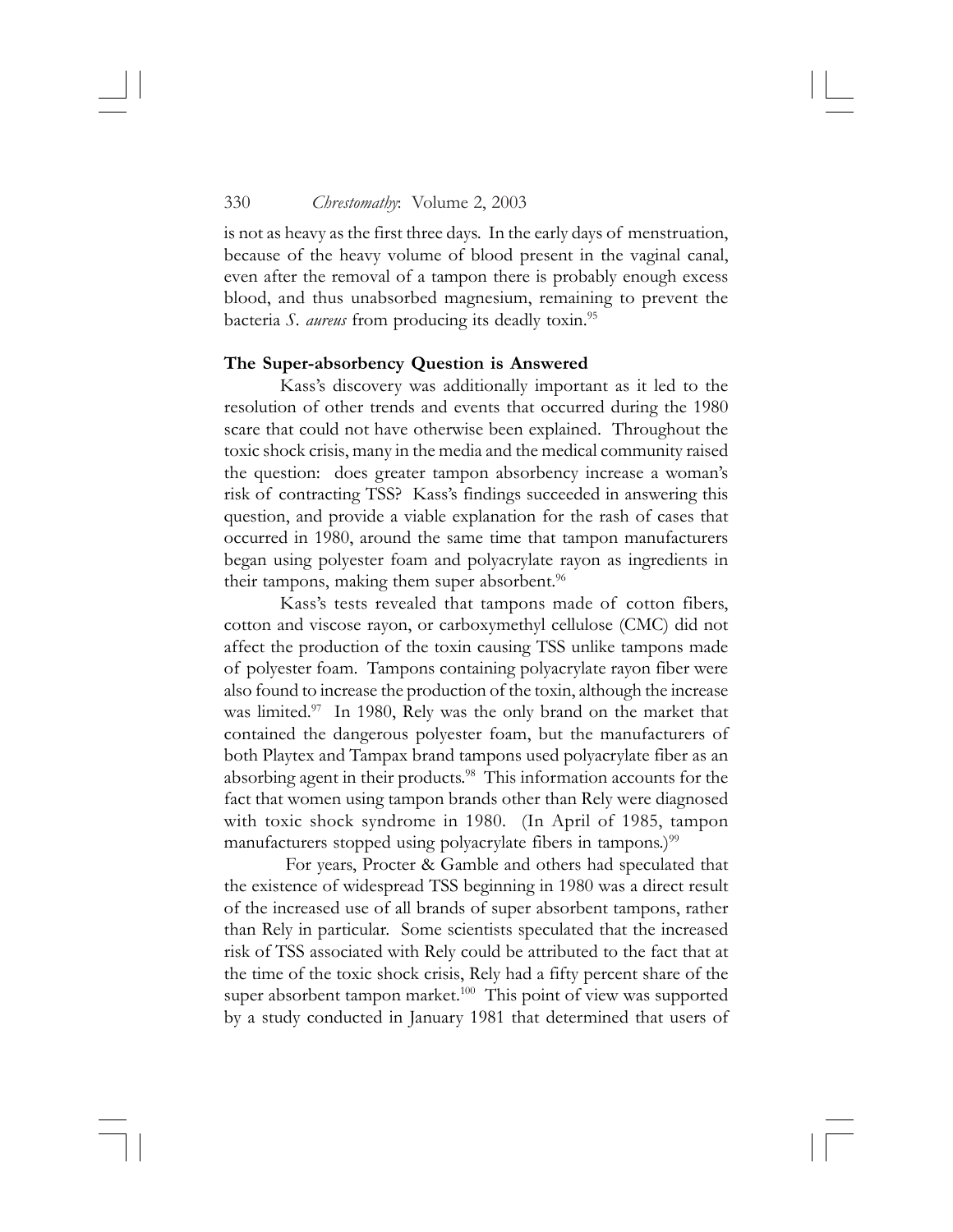high absorbency tampons had a greater risk of developing TSS than users of lower absorbency tampons.<sup>101</sup> Subscribers to this perspective argued that the decreased percentage of tampon users after 1980 explained the drop in TSS cases following the removal of Rely. But the fact that the percentage of women using high absorbency tampons remained the same during and after the TSS scare refutes that possibility.102

Absorbency clearly played an important role in the TSS crisis but only in that the new super absorbent tampons relied on hazardous fibers for their improved effectiveness. Thus, there is some basis for arguing that the onset of TSS is a direct result of the emergence of super absorbent tampons into the market. Kass's research, while indicating the factors responsible for the onset of the 1980 crisis, had more significant effects in that it provided conclusive proof of the case against Rely tampons. Though other tampons were found to contain fibers that posed minor danger, Rely was the only brand of tampons on the market that contained the potentially deadly polyester foam that is an ideal breeding ground for TSS.103

### **The Battle over Blame**

The years following 1980 saw a bitter debate over the question of responsibility for the toxic shock crisis. One perspective suggests that the United States government was at fault because of its seemingly lax regulations on tampons. Supporters of this opinion claimed that the CDC and FDA pursued the case against Rely in order to divert blame from themselves. Those who held the government primarily responsible for the outbreak of TSS argued that implementing stricter guidelines for tampon manufacturers would avert future crises. The other side responded that the Rely recall was, indeed, a necessary step taken by the FDA to protect the lives of American women. Additionally, those who supported with the recall cited evidence that Rely had previous knowledge of its product's flaws yet made no changes in its ingredients and did nothing to warn the public or the medical community of the dangers involved in using Rely tampons.<sup>104</sup>

The evidence indicates, however, that neither of these positions is correct in itself. The government bore primary responsibility for allowing Rely tampons, with their new composition and toxic materials,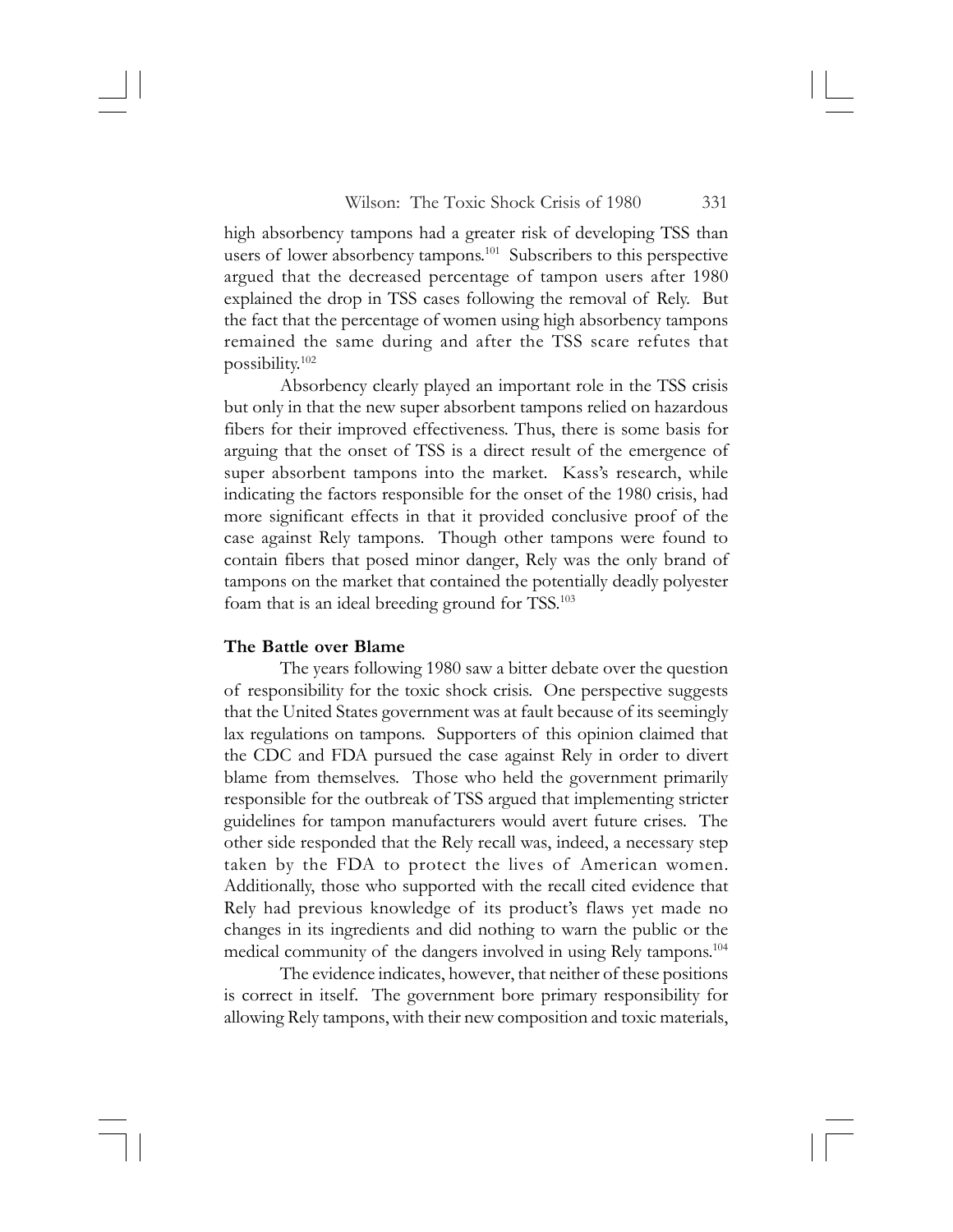to reach the public as a result of the lenient tampon regulations that existed in 1980. Rely, on the other hand, was negligent in that they misled consumers and the medical community and ignored evidence pointing to their product's potential hazards.<sup>105</sup> Thus, both parties were culpable in the chain of events that led to the TSS crisis of 1980.

The history of governmental regulation of tampons began in 1938 with the Food, Drug and Cosmetic Act. Under the legislation, tampons were classified as cosmetics, a categorization that allowed the FDA only limited authority to regulate the product. The FDA could inspect plants occasionally in order to ensure that companies were following good manufacturing practices, but they could not conduct tests, require that they be allowed to view information that the manufacturing company considered to be a trade secret, or require that companies list product ingredients on packaging.<sup>106</sup>

In 1968, tampons were reclassified as medical devices, along with everything from thermometers to bandages and at-home pregnancy tests, but this did not affect the level of scrutiny the FDA was permitted to exercise.<sup>107</sup> In 1976, Congress passed the Medical Device Amendments, which required that every medical product be classified into one of three categories. Finally, in 1979, the classification of menstrual products was completed and it was announced that tampons were to be under the heading of Class II devices, which would allow the FDA to implement product performance standards. However, the law, which went into effect in February of 1980, still did not permit the FDA to require ingredient lists on packaging or conduct pre-market tests.108

Aside from the limited control the FDA was permitted to exercise, there were additional flaws in the Medical Device Amendments that rendered the legislation ineffective as it related to tampons. A loophole in the 1976 law required that only new products demonstrate their safety to the FDA. Known as a "grandfather clause," the section read, "A device that is first offered for commercial distribution after May 28, 1976, and that is substantially equivalent to a device classified under this scheme, is classified in the same class as the device to which it is substantially equivalent."<sup>109</sup> Products that had already been on the market, like most brands of tampons including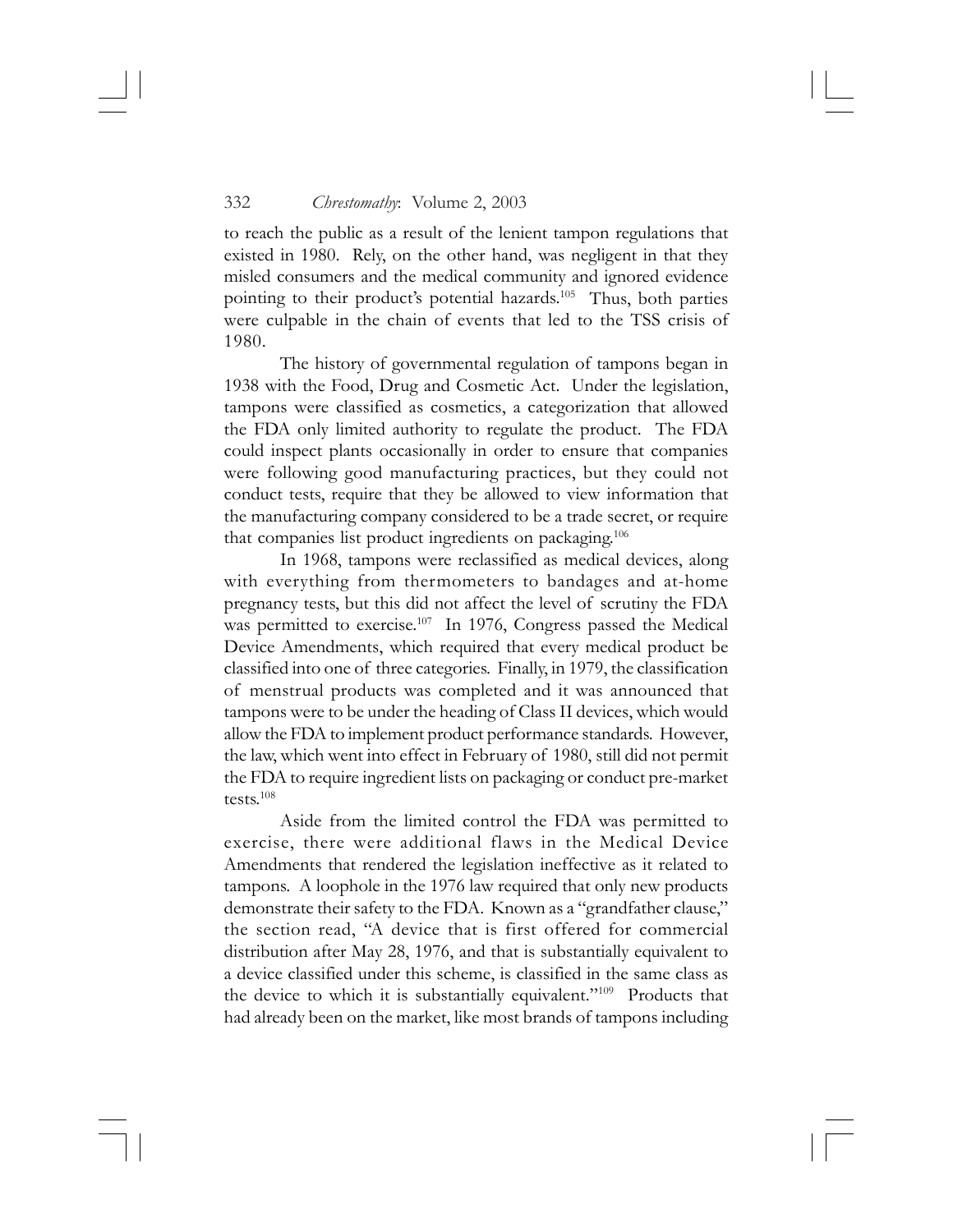Rely, were not subject to government safety testing. It was this section of the law that allowed Rely to market a tampon containing fibers that could cause TSS.110

Some within the FDA argued that at the time, regulations were not necessary because Rely had a history of safe usage. But had the government required mandatory testing, they almost certainly would have discovered that Rely's super absorbent fibers provided at the very least, an ideal breeding ground for bacteria. A study conducted in 1979, around the same time Rely began introducing super absorbent tampons, revealed that carboxymethyl cellulose, or CMC, worked as a filter for bacterial toxins. A simple analysis of the ingredients in Rely's new tampons would have revealed the presence of this fiber to the FDA. Though it is now known that CMC was not the ingredient that caused TSS, had the FDA then required that more research be conducted on the Rely tampon before it entered the market, they might have identified a problem with Rely's polyester foam, which may have spared many lives.<sup>111</sup>

From the beginning, there were problems with the Rely tampon. When Rely was test-marketed in Rochester, New York in 1975, the Empire State Consumer Association voiced their concern over one of Rely's original ingredients, polyurethane, which had been proven to cause cancer when implanted in animals.<sup>112</sup> There is evidence to suggest that the FDA was aware of these early problems with the Rely tampon, yet did not prevent its entry into the market or require further testing. When Procter & Gamble decided to discontinue the use of polyurethane in its tampons, they submitted voluntary product modification notices to the FDA describing the proposed changes in Rely's absorbent materials. Though the proposed modifications were to the tampon's main absorption ingredients, the FDA still viewed the new Rely tampon as "substantially equivalent" to the original, and therefore did not require that it prove its safety.<sup>113</sup>

Even before the government began speculating about the safety of Rely, the company repeatedly asserted that they had tested the product themselves, effectively proving its safety.114 Procter & Gamble continuously affirmed its innocence and claimed to have had no prior knowledge indicating that their product was in any way dangerous. But evidence shows that Proctor & Gamble executives knew of the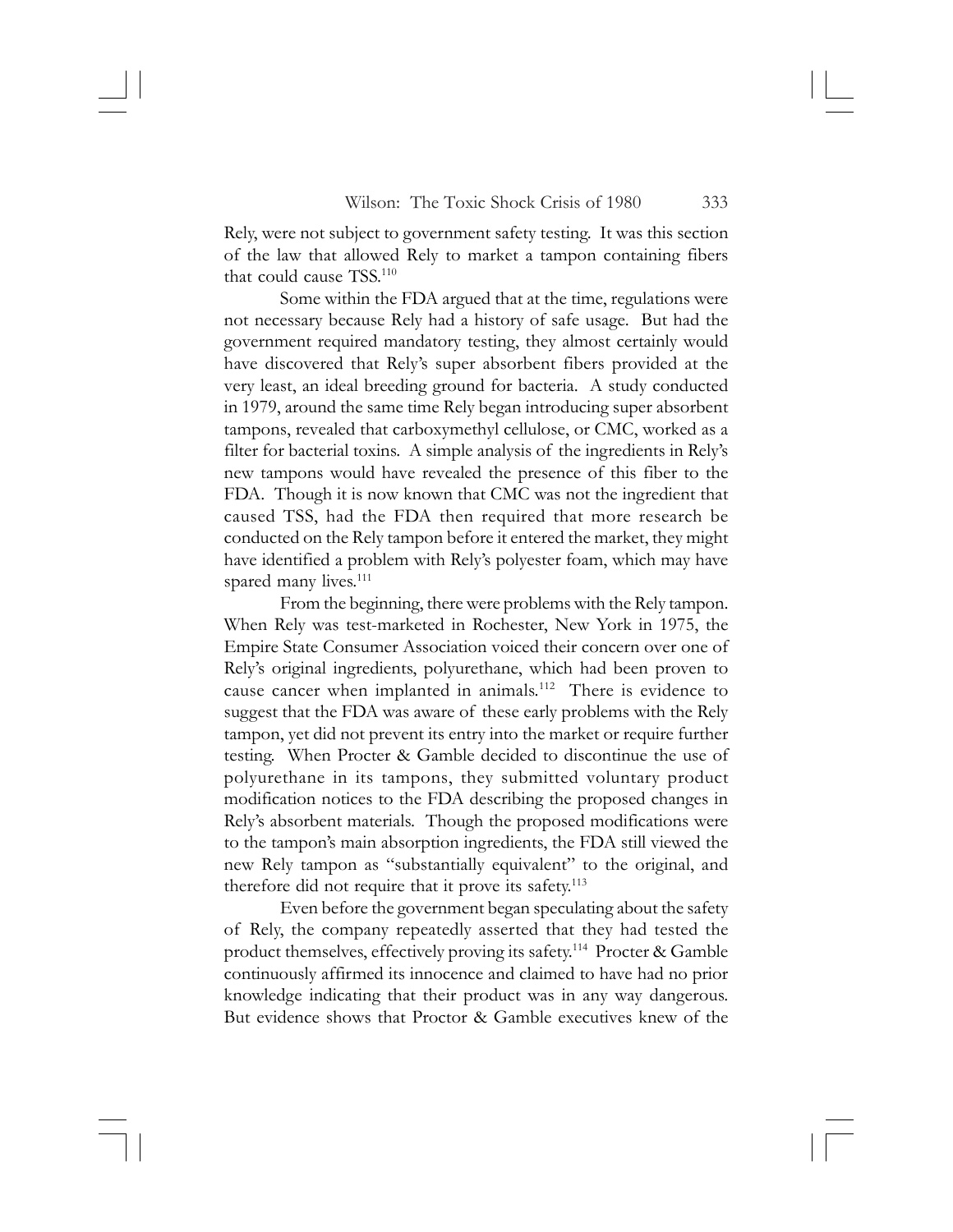product's potential risks but did nothing to warn the public.

Procter & Gamble, along with other tampon manufacturers, had early knowledge of the association between tampons and toxic shock. The company obtained the information in June of 1980, before the media picked up the TSS story, yet it did not make any effort to warn their consumers about the potential dangers of its product. Other manufacturers ignored their responsibility to the public as well. Later evidence would show, however, that Rely knew much more than their competitors about the specific risks of its product.

Following the toxic shock outbreak in 1980, investigators discovered that Proctor & Gamble had a special file containing numerous complaint letters from consumers. The volume of letters from the time period surrounding the outbreak of TSS in early 1980 averaged about ten to fifteen a month. Although most of the complaints were not related to anything resembling TSS, several were written by women who had suffered from illnesses bearing strong resemblance to the disease. Even with this awareness, Procter & Gamble made no move to inform Rely consumers.<sup>115</sup>

In fact, Procter & Gamble did exactly the opposite by lying and misleading the public. On more than one occasion women wrote to the company asking to know the ingredients of Rely tampons. Most were interested because they had become sick after using the product and were hoping to identify the source of their sickness, possibly a substance that they were allergic to. In most cases, Rely employees told questioning consumers that the tampons were made of rayon and cotton, which was untrue. On other occasions consumers were told that the super absorbent fibers were composed of natural cellulose, which was again, not true. Rely tampons did contain cellulose, but it was synthetic cellulose that had been chemically treated with carboxymethyl.116

The secrecy and misleading statements indicate that Procter & Gamble was aware of the potential dangers of some of its ingredients. Not only did the company fail to inform the public, it deliberately misled women in an effort to conceal its own guilt, and continued marketing its product as if it was made up of basically the same traditional, safe ingredients. A further indictment of Procter & Gamble came with the revelation that from the time the company first learned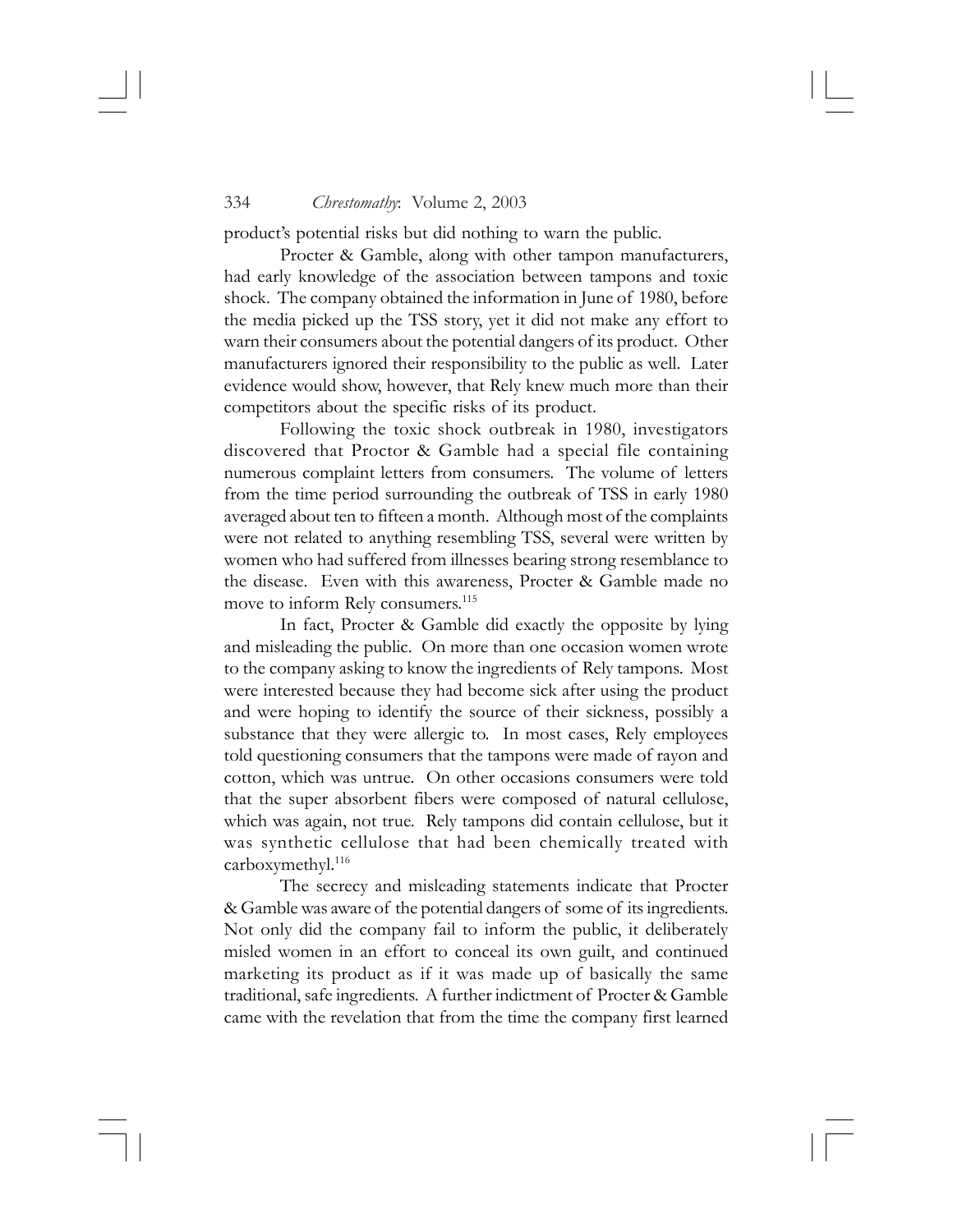of the association between tampons and TSS until they were forced by the FDA to submit to the "Stop Using Rely" ad campaign, Procter & Gamble gave their employees specific instructions not to bring up TSS when speaking to doctors. Had doctors been aware of the existence of TSS – most of them were not – many more would have been able to identify the disease in their patients and treat it accordingly.<sup>117</sup>

## **Economic Ramifications**

The emergence of toxic shock syndrome had such a devastating effect on the tampon market that it took a full six years for the industry to recover from the scare that began in the summer of 1980.<sup>118</sup> Prior to the vast public awareness of TSS that resulted from extensive media coverage, the tampon industry boasted a forty-six percent share of revenues from the menstrual product market, or \$460 million of the one billion dollar industry.<sup>119</sup> In early 1980, approximately seventy percent, or forty-nine million of the seventy million American women of menstruating age reportedly used tampons at any time during their menstrual period, with thirty-seven percent of those women using tampons exclusively and thirty-three percent alternating between using tampons and sanitary napkins. $120$ 

Almost immediately after TSS headlines began appearing on the front page of national newspapers and magazines, tampon sales dropped twenty percent.<sup>121</sup> By May of 1981, about nine months after the major scare, the number of women using tampons had dwindled from forty-nine million to thirty-five million.<sup>122</sup> By the end of 1980, tampon sales only amounted to a thirty-five percent share of the menstrual protection market, resulting in a revenue loss for that year totaling  $$110$  million.<sup>123</sup> It was clear that many women abandoned using tampons due to the fear of TSS and its unknown causes. But while the tampon industry suffered, the sanitary napkin market flourished as thousands of women chose safety over convenience and switched to using sanitary napkins exclusively. Between July and December 1980, the sanitary napkin market experienced a sales boom amounting to a twelve percent increase in its share of the menstrual product market.124

Most of the major tampon manufacturers in the United States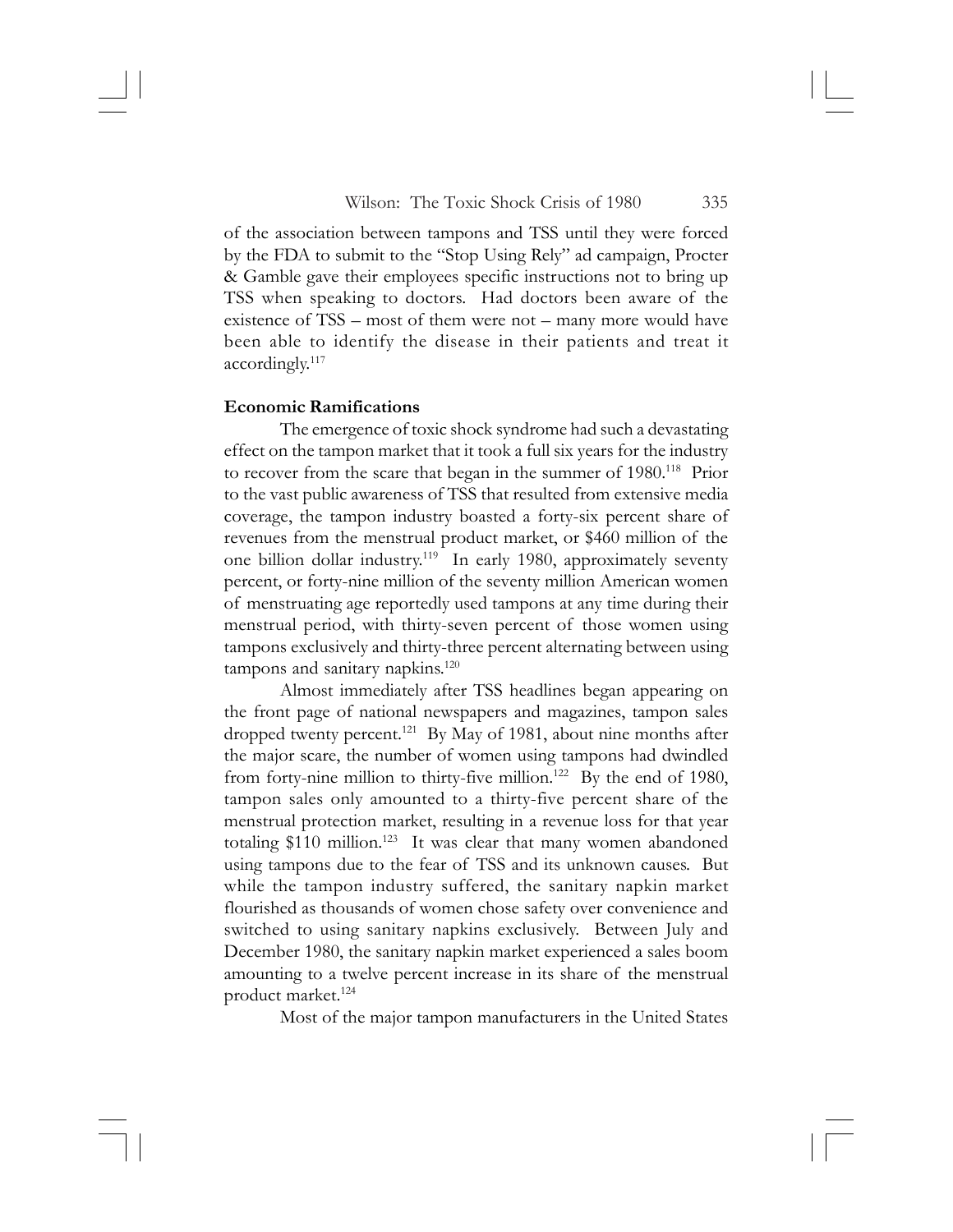suffered heavy losses during the time period during and after the widespread coverage of TSS. However, with the elimination of Rely, the Tampax corporation, Rely's closest competitor, experienced a seemingly unexpected sales inflation that year, making it the only tampon manufacturer to actually benefit from the toxic shock crisis.125 In the first month after Rely was withdrawn from the market in September 1980, Tampax's share of total tampon sales in the U.S. soared thirteen percent, giving the company control of fifty-six percent of the tampon market.<sup>126</sup> The explanation behind this phenomenon is twofold. First, Tampax decided to reinvent its product line, bringing back the Original Regular 100 percent cotton tampon that had been discontinued three years earlier because of decreasing popularity for lower absorbency tampons. This inevitably proved to be an effective marketing tool, given the stigma associated with super absorbent tampons in 1980.<sup>127</sup>

The second explanation for Tampax's success lies in their prominent, yet risky advertising campaign.128 At a time when tampon manufacturers were exercising caution as a result of the unknown origins of TSS, Tampax embarked on a boldly different strategy. Rather than keep a low profile in the face of a potential catastrophe, Tampax was determined to increase its visibility. While other tampon companies reduced their advertising budgets or even halted ads altogether, Tampax stepped up its ad campaign and continued heavily promoting its tampons throughout 1980. Tampax embraced the mood of uncertainty that was present at the time and used the opportunity to cement, or more accurately invent, a reputation for being the safe tampon choice. It did this by refusing to place optional warning labels on the outside of tampon boxes. Tampax chose instead to include the information as an enclosure on the inside of the box, thus giving the impression that users of Tampax tampons were not in any danger of contracting TSS as were users of other brands (every other tampon brand placed warning labels on the outside of boxes.)<sup>129</sup> Had scientists discovered any information linking TSS to materials or manufacturing practices common to all brands of tampons, Tampax would have faced a situation not unlike Rely's. Luckily for Tampax, its marketing tactics, though risky and somewhat unethical, proved effective. No further information was released to endanger the brand and force Tampax to be held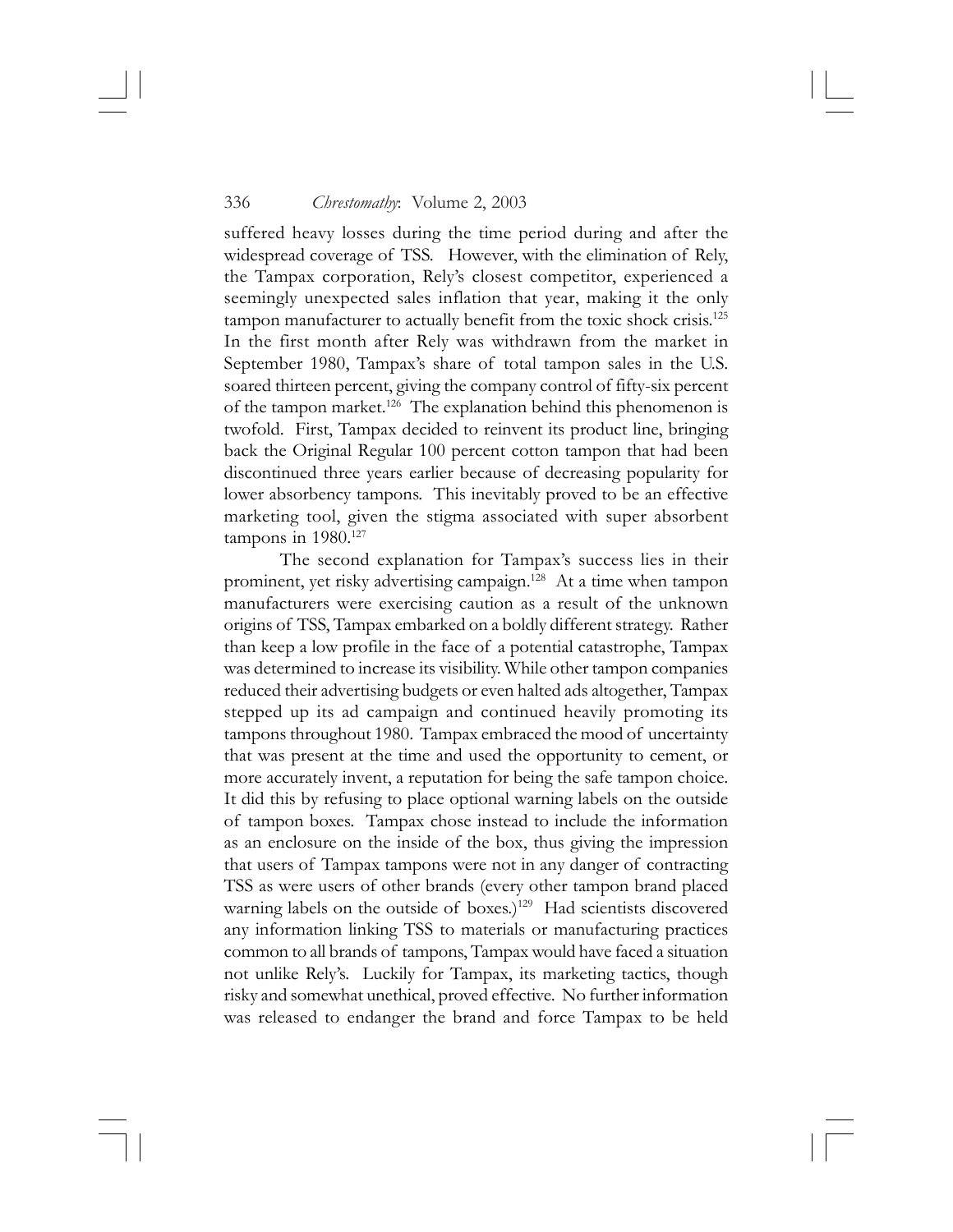accountable for marketing a potentially dangerous product to an unwitting public.

While Tampax reaped the benefits of the toxic shock situation, Procter & Gamble sustained seemingly heavy losses. Faced with the threat of a mandatory recall, Procter & Gamble voluntarily removed Rely from supermarket shelves in September 1980, a move that cost Procter & Gamble \$75 million, or ninety-one cents per outstanding stock share, which it took as an after-tax write off.130 Though this one-time loss may seem large, Rely constituted less than one percent of Procter & Gamble's total consolidated revenues of \$10.8 billion and represented only one of the company's roughly 100 national brands.<sup>131</sup> Following the Rely withdrawal, Procter & Gamble chairmanceo, Edward Harness insisted that the suspension of Rely, "did not mean the end of P&G in the tampon business." 132 Though the company saved 898,000 Rely packages in hopes that the brand might be brought back, it never was.<sup>133</sup> James A. Lack, a market analyst with the Mayflower Management Company, reasoned that it would be nearly impossible for Procter & Gamble to ever attempt a Rely reentry into the market due to a negative product association.<sup>134</sup> But in 1997, Procter & Gamble found its way back into the feminine hygiene market by different means – purchasing Tambrands, the makers of Tampax tampons, once again giving Procter & Gamble a leading place in the tampon industry.135

### **Toxic Shock, Rely and the Courts**

Following the toxic shock crisis of 1980, every major tampon manufacturer faced at least one lawsuit from a TSS victim or the family of a victim.136 In some cases, the FDA was even named as a codefendant on the grounds that the government agency did not monitor the tampon industry closely enough.137 Legally, the party hit the hardest by toxic shock litigation was Procter & Gamble. In all, TSS victims and their families filed over 200 lawsuits against the manufacturing giant for damages totaling more than \$4 billion.<sup>138</sup>

The first individual to bring a case against Rely did so in August, six weeks prior to the publishing of the CDC study officially linking Rely to TSS. Linda Imboden of Redding, California filed suit for \$5 million on August 6, 1980, declaring that she "lost parts of her fingers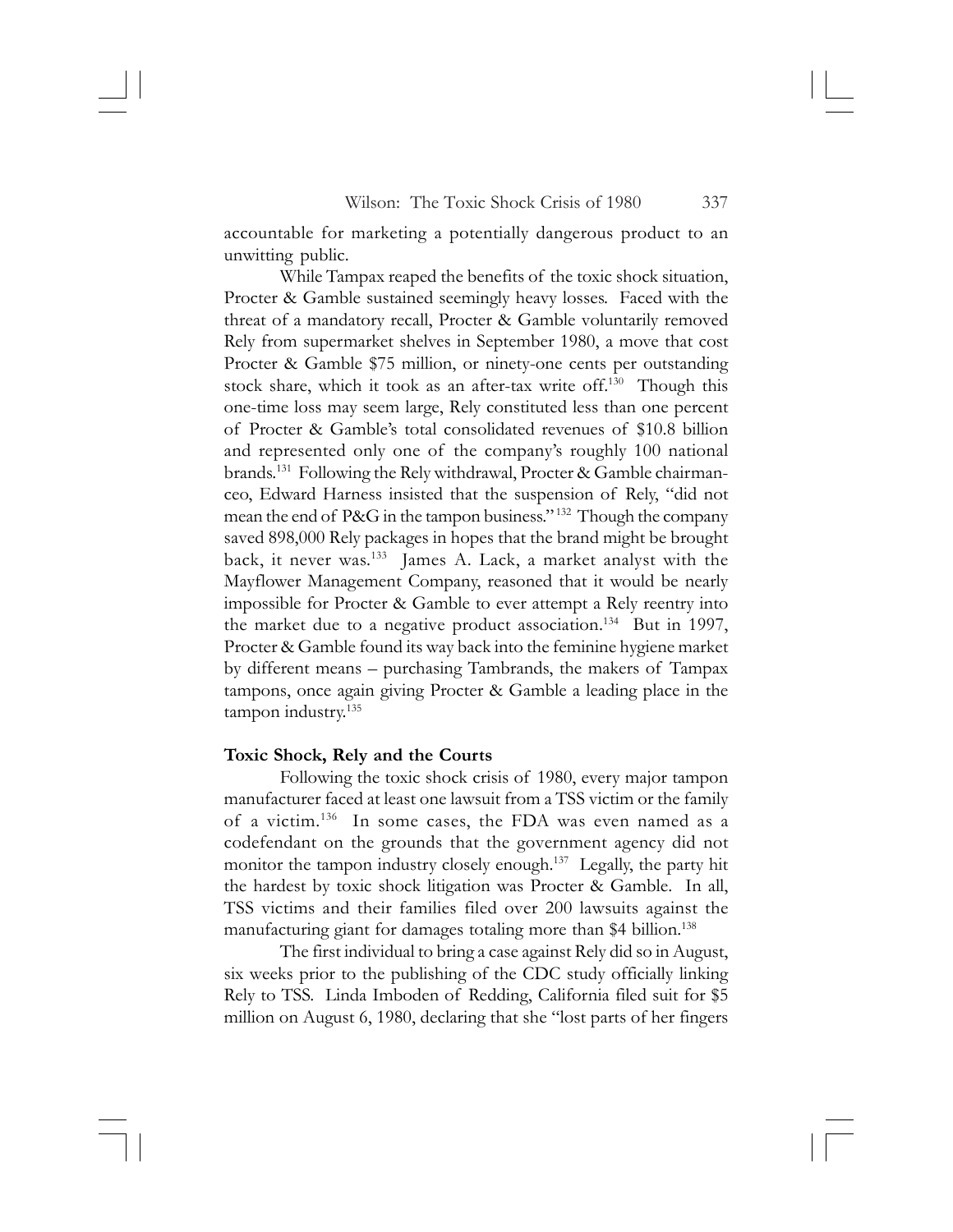and toes as a result of getting TSS from using Rely tampons."139 The first federal class-action suit to be filed against a tampon manufacturer for damages suffered as a result of TSS was brought against Procter & Gamble on the day following the Rely withdrawal. The suit, which did not specify a monetary amount of damages sought, challenged that, "Rely is unsafe and that all women who use it face lacerations and toxic reactions."140

In order to combat the accusations, Procter & Gamble designed a multifaceted strategy to deal with the lawsuits in such a way as to cause the least possible amount of damage to the company, both its finances and reputation. The company's legal strategy was closely intertwined with its sponsoring of TSS related scientific studies. Procter & Gamble's success in TSS legal proceedings depended on its ability to corner the market on TSS research. After it had successfully funded or employed the vast majority of scientists in the field of toxic shock research, Procter & Gamble was able to effectively control the flow of information entering both the scientific and mainstream press.<sup>141</sup>

Procter & Gamble's complicated legal strategy can be looked at in two distinct phases. The first phase, or delay stage, was under way even before any TSS cases actually went to trial.<sup>142</sup> Contracts between Procter & Gamble and research grant recipients stipulated that Procter & Gamble be allowed immediate access to all scientific findings prior to their publication.<sup>143</sup> By exercising such intense scrutiny over TSS research projects, Procter & Gamble wielded the immense power to suppress or delay damaging information long enough for the statute of limitations, determined by state law, to expire. In most states, claims filed after October 1, 1982, approximately two years after the Rely recall, would be refused. Any cases filed before that date would have already entered into settlement negotiations or been tried without the plaintiffs' attorneys having had the benefit of new scientific evidence discovered by research grant recipients that would have strengthened their cases against Procter & Gamble.<sup>144</sup>

In many states, negligence did not need to be proven in order to hold a company responsible for damages caused by one of its products. In other words, attorneys were not required to establish that Procter & Gamble had prior knowledge of its product's defects. They only had to prove that a defect did indeed exist and that it was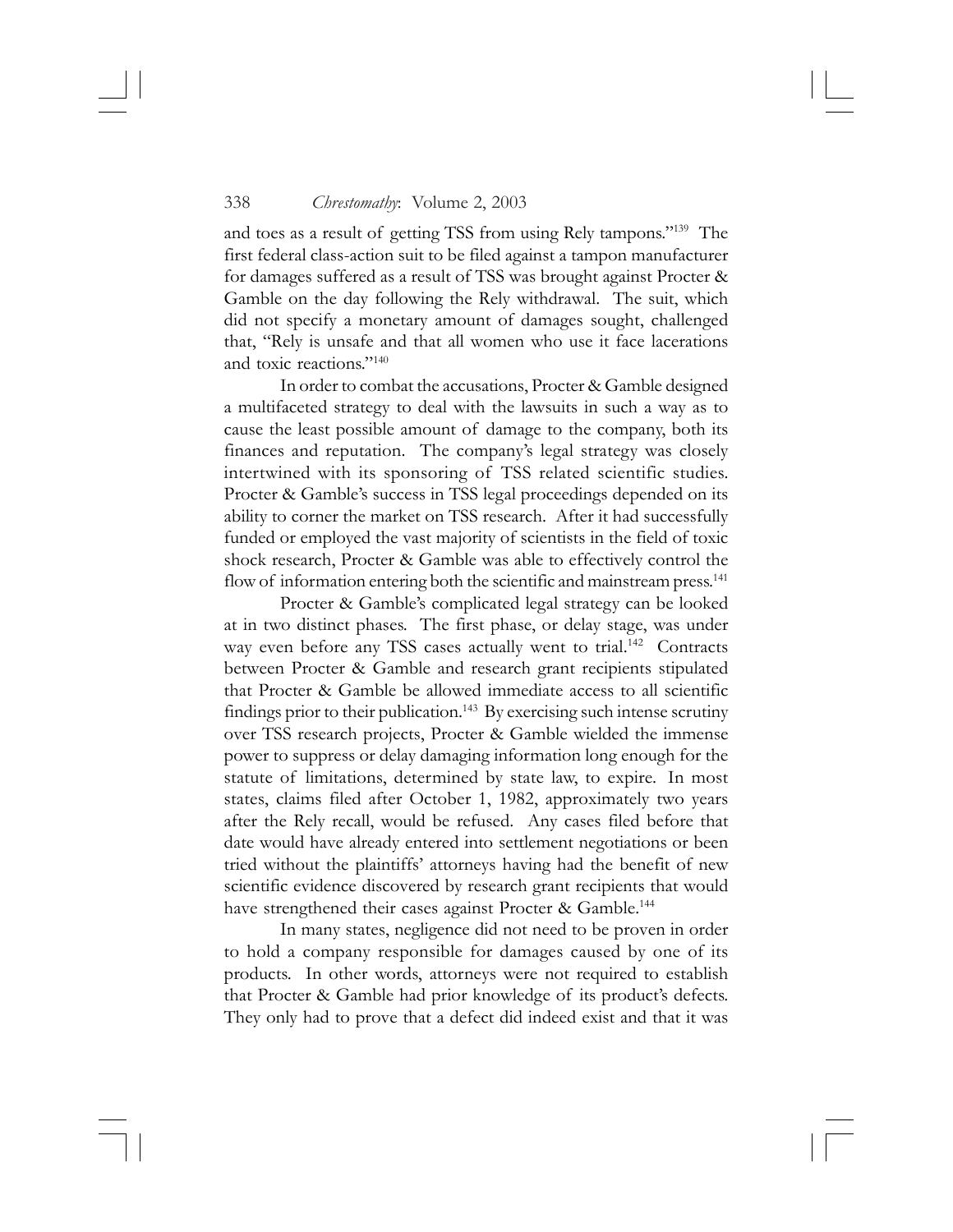"causally" related to the injury.<sup>145</sup> This rule would make it much easier for TSS victims to establish grounds for suit because at the time, the magnesium connection had not been established and therefore, the exact cause of the relationship between tampons, specifically Rely, and toxic shock had not yet been specifically identified. Procter & Gamble was aware of the potential problems it could face as a result of the rule, and embarked on the second phase of its legal strategy, protecting information, in order deter the deluge of cases that were to inevitably follow.146

In order to prevent the sharing of information between attorneys embarking on separate lawsuits against Procter & Gamble, the company applied for a protective order. Under such a restriction, lawyers for TSS victims would be denied the ability to view information uncovered in similar lawsuits, thus preventing any cooperative efforts to benefit the cases of TSS victims in court. Any document Procter & Gamble deemed confidential could only be viewed by an attorney who had signed an agreement stating that the documents would be shown only to witnesses in that particular case. In turn, each witness who viewed the documents was required to sign a similar agreement. Procter & Gamble's divide and conquer strategy worked – the company was granted the protective order. With this order in place, damaging company documents, such as those that revealed Procter & Gamble's prior knowledge of Rely complaints, could be declared "proprietary information" and thus, would never be openly released to the public or to other TSS victims' attorneys.<sup>147</sup>

In the end, Procter & Gamble's strategy proved to be effective. In 1987, the company revealed that there had been only three trial verdicts involving Rely, none of which resulted in any punitive damages being awarded. The company did not reveal the number of cases it settled. However, in only one case, a jury found Rely to be responsible for the death of a TSS victim and awarded \$300,000 in compensatory damages to the victim's family.148 Procter & Gamble appealed the decision and lost. By the time the family received a check from the company, the total judgment amounted to \$404,000 with accumulated interest.149 It is likely that the full amount was covered by Procter & Gamble's product liability insurance.<sup>150</sup> Though Procter & Gamble was victorious in most of the Rely-related lawsuits, in the end, the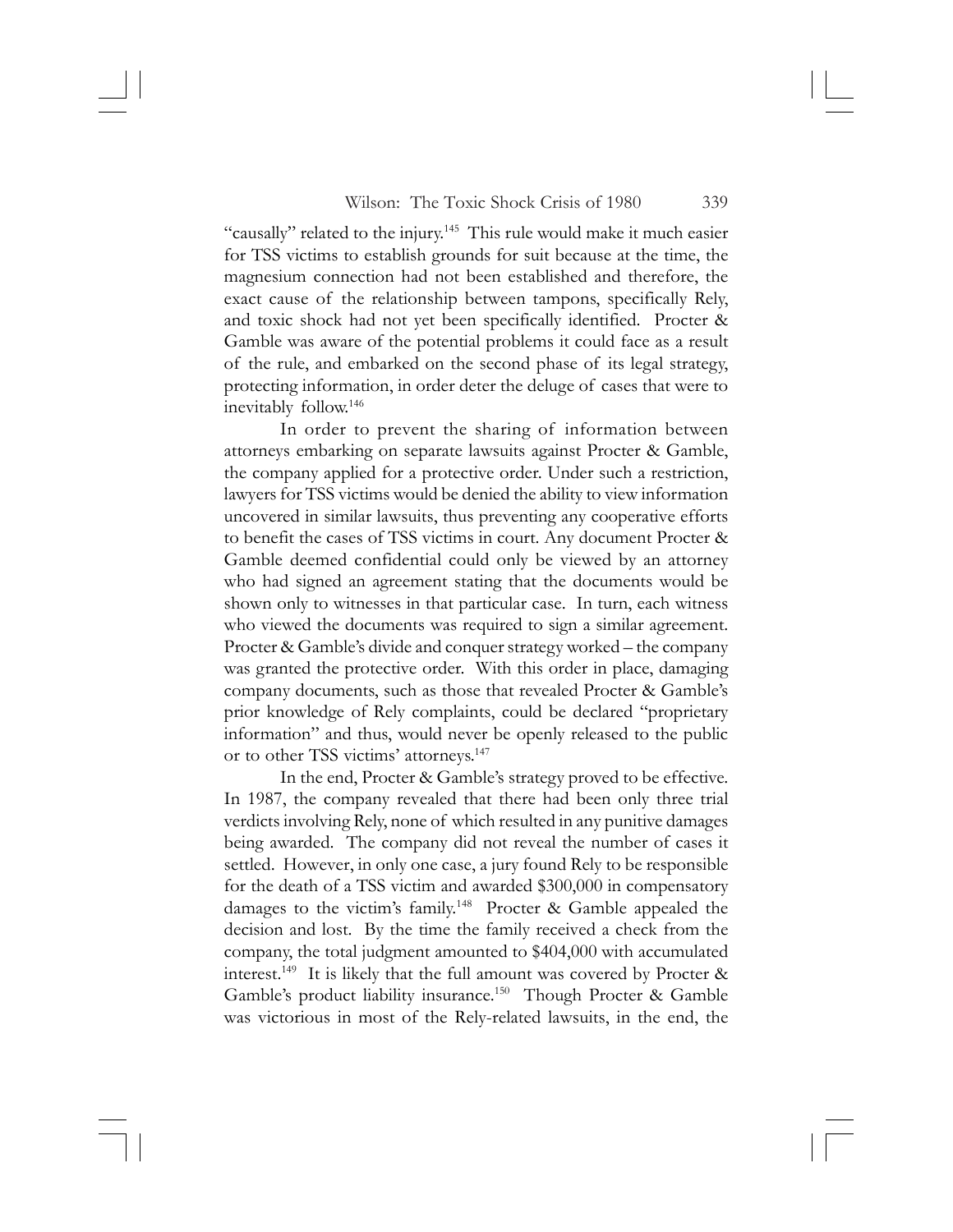Rely brand never recovered as the company had originally hoped. Fortunately, America did.

#### **TSS after 1980: Stricter Government Regulations**

Following the 1980 toxic shock crisis in America, the number of reported TSS cases from around the country declined steadily. Doctors currently estimate that only three cases for every 100,000 menstruating women are likely to occur in the United States each year. The declining incidence of TSS in America is partially attributable to the widespread knowledge about the disease and the government's stricter regulation of the tampon industry prompted by the events that occurred in 1980.<sup>151</sup> Those stricter regulations include uniform absorbency labels for tampons and mandatory warnings on package labels.152

Faced with criticism over their handling of the TSS situation in 1980, the United States government finally began taking a proactive approach to tampon regulation. The first evidence of this tightening of control came in 1982, when the FDA established a task force to begin the process of standardizing tampon absorbency. During this meeting, officials at the FDA declared that tampon manufacturers be required to lower the maximum tampon absorbency from 20 grams of liquid to 15 grams.<sup>153</sup> This marked a big change in absorbency as many brands of tampons marketed in 1980 and 1981 as "super" or "super plus" generally held 18.5 grams of fluid or more.<sup>154</sup>

In addition to reducing the maximum allowed absorbency of tampons, the task force faced the difficult job of determining the most effective method of standardizing tampon absorbency. But this end was not accomplished without much debate. There was turmoil both within the FDA and the tampon industry over whether standardized terms or a standardized numerical system based on the number of grams of fluid a tampon could absorb should be used to describe absorbency.155 The final decision made by the task force was to use standardized terms. Thus, a box bearing the label "junior" would contain a tampon that could absorb between four and six grams of fluid, from six to nine grams for "regular" tampons, nine to twelve grams for "super," and twelve to sixteen for "super plus."156

In October of 1982, the FDA held hearings to discuss the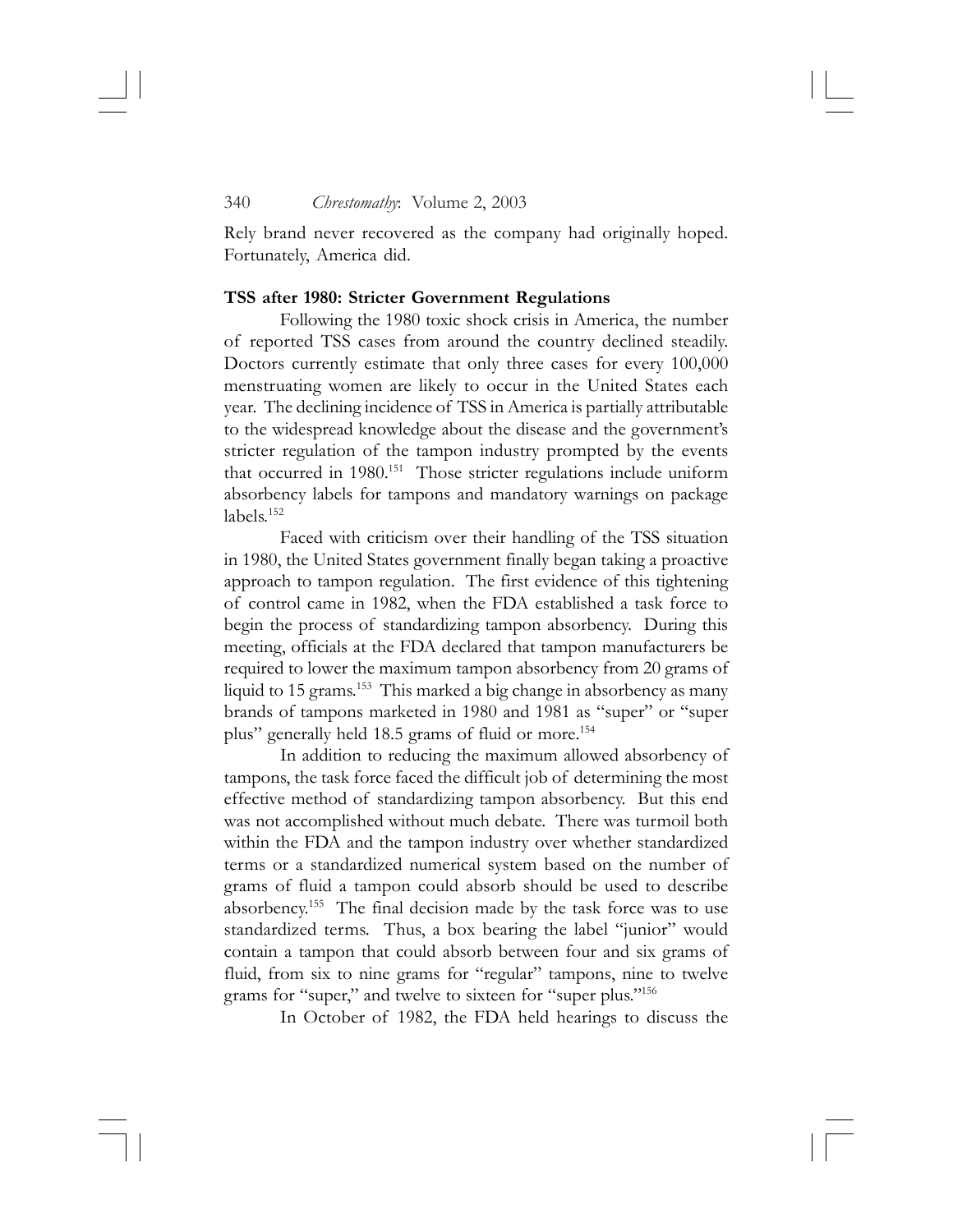issue of toxic shock syndrome prevention. During the meeting, officials at the organization proposed mandatory warning labels on tampon packages to make women aware of the possible risks of tampon use. The exact wording of the proposed warning was as follows:

> Warning: Tampons have been associated with toxic shock syndrome, a rare disease that can be fatal. You can almost entirely avoid the risk of getting this disease by not using tampons. You can reduce the risk by using tampons on and off during your period. If you have a fever of 102 degrees or more, and vomit or get diarrhea during your period, remove the tampon at once and see a doctor right away.157

A final FDA warning, however, was not approved until June 21, 1982. The approved version of the warning label was much shorter than the original though it conveyed the same message. The 1982 warning contained the same language used on tampon boxes today, "Attention: Tampons are associated with Toxic Shock Syndrome (TSS). TSS is a rare but serious disease. It may cause death. Read and save the enclosed information."<sup>158</sup> Prior to 1980 only a handful of people even knew of the existence of a disease called toxic shock syndrome. Information was not easily accessible to doctors, let alone the general public. Now, over twenty years after the TSS scare, every American woman who buys a box of tampons can learn about the potentially deadly disease.

### **Conclusion**

The year 1980 brought a terrifying new disease to the forefront of American thought. By the end of that year, toxic shock had affected nearly 900 Americans with the majority of cases occurring in menstruating women. At first glance the toxic shock crisis appeared to be an event generated solely by a medical mystery. Upon closer examination, however, the origins of the TSS crisis of 1980 had more to do with governmental disregard and corporate misconduct than it ever did with the biological phenomenon of TSS.

The toxic shock crisis of 1980 involved a wide range of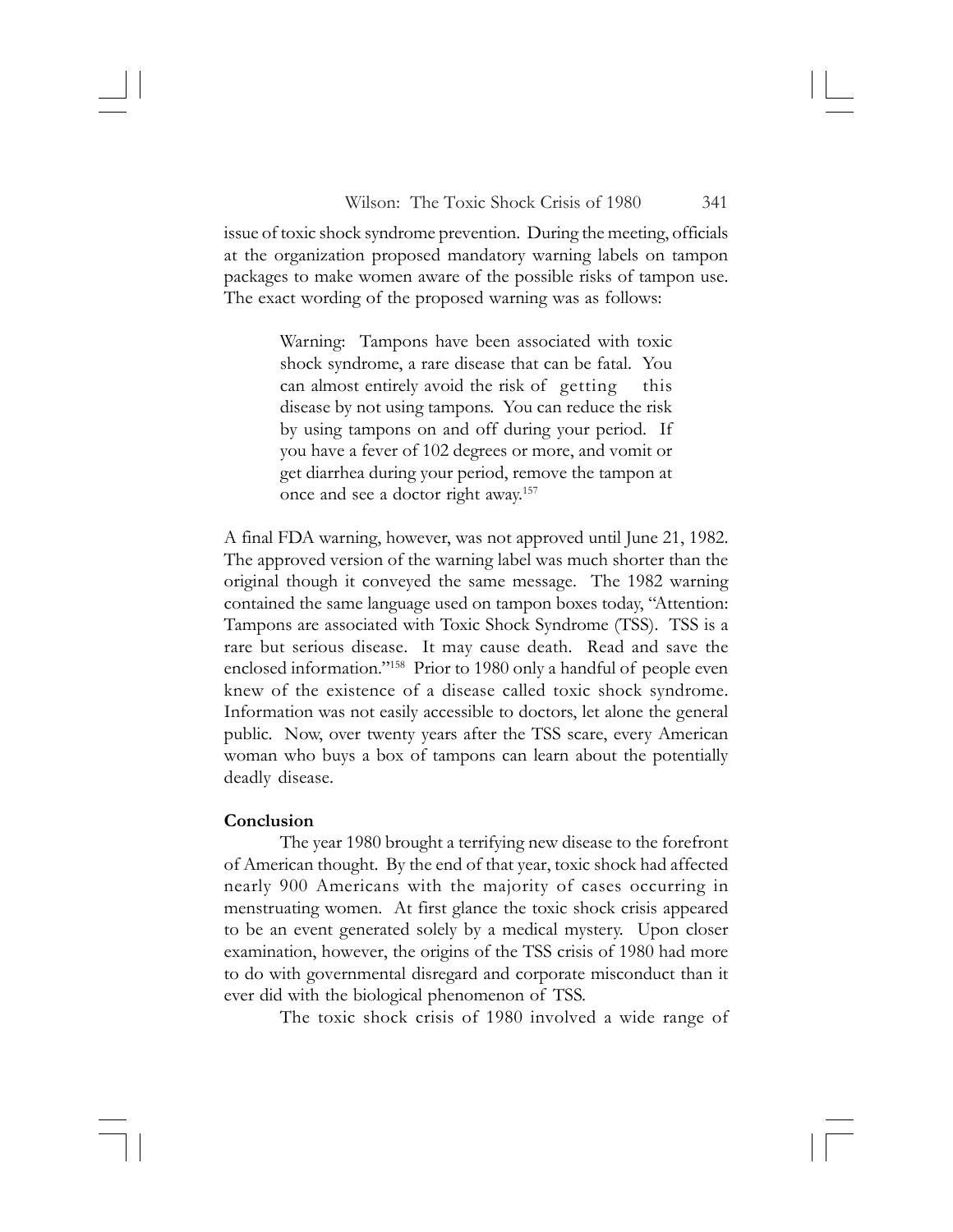participants, including both state and federal agencies, the news media, doctors and research teams at renowned universities, and multinational corporations. In the years following the crisis, questions were raised about the role of one participant, the media, and whether they were disseminating fear, rather than fact, at the time of the crisis. Analysis of numerous studies revealed strong evidence supporting the conclusion that the media's effects on the crisis were only minimal. Thus, the media played a part in the events of 1980 in that it spread the story of TSS to the public, but that was, in fact, the media's only role.

While the media was somewhat of a secondary character in the story of toxic shock, Procter & Gamble and Rely had leading roles. Even after numerous studies revealed that Rely was a defective and even dangerous product, company officials were still refusing to publicly admit that their product was in any way flawed or that they had prior knowledge of its potential hazards. Years after the removal of Rely from the market in September of 1980, the new president of Procter & Gamble, John E. Pepper, did not include Rely in a list of Procter & Gamble "problem brands." In an article that appeared in the August 20, 1987 edition of *Advertising Age*, Pepper was quoted as saying that Rely, "fulfilled all those things that we expect a brand to do to succeed. It was a better product; it was well advertised; it was a good value."159 The fact that Rely was responsible for the death and sickness of hundreds of women was apparently not significant enough for the product to be considered a problem even seven years after the fact.

Following the same line of reasoning, Procter & Gamble officials began funding numerous TSS studies in an attempt to clear their name. Though it claimed to be acting on behalf of humanity, the company was instead, only looking out for its own self-interest. The priority Procter & Gamble's placed on protecting its profits and its image became even more apparent throughout the toxic shock litigation. The company continued to vigorously defend its position by employing less than scrupulous tactics rather than admit responsibility for a problem that was caused by its own negligence and disregard for the safety of Rely consumers.

Procter & Gamble was not the only party responsible for the events leading up to the TSS crisis; the United States government was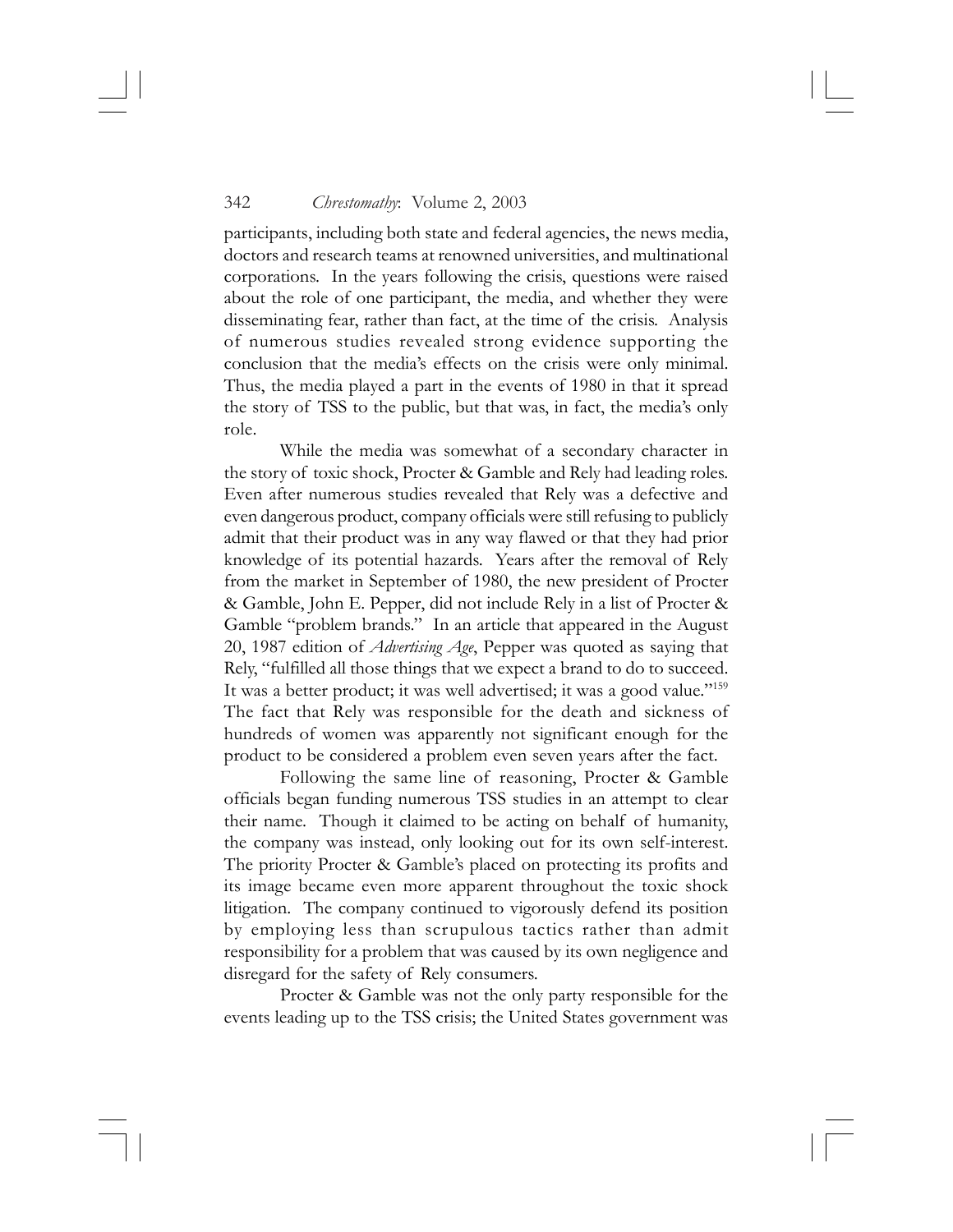culpable as well. The events of 1980 revealed important information about previous regulation of the tampon industry by the FDA, which had for years proceeded with a policy of leniency toward tampon manufacturers that allowed new and potentially unsafe products to enter the market. It took a medical crisis and tragically, the loss of lives to finally compel the FDA to begin to put in place adequate regulations of the tampon industry.

The TSS crisis of 1980 had broad-reaching effects within the medical community, the United States government, the tampon industry and the homes of many American women and their families. Within the FDA, the events of 1980 gave rise to serious debates over pre-market safety testing of tampons, manufacturing site inspections, mandatory ingredient labeling, standardizing absorbency, and mandatory warning labels on tampon boxes. For six years following the crisis, the tampon industry paid the price for the outbreak of TSS economically, with a large decrease in sales and profits as many women discontinued their use of tampons and switched to other forms of menstrual protection. But this was a small price to pay compared to the avoidable deaths of thirty women who paid with their lives because of governmental indifference and corporate negligence. However, along with the obviously negative effects, the toxic shock crisis also led to some positive results that would affect the lives of millions of American women in the future, including new medical discoveries and much needed changes in governmental policy regarding the regulation of the tampon industry.

# **Time Line**

| 1927              | First documentation of case resembling TSS     |
|-------------------|------------------------------------------------|
|                   | (Toxic Shock Syndrome)                         |
| 1933              | First commercial tampon introduced             |
| 1962              | Procter & Gamble begins developing Rely        |
|                   | tampon                                         |
| 1974              | Rely brand tampon introduced to public         |
| 1975              | Earliest known case of TSS                     |
| November 25, 1978 | Todd publishes his findings on toxic shock and |
|                   | coins the term "toxic shock syndrome"          |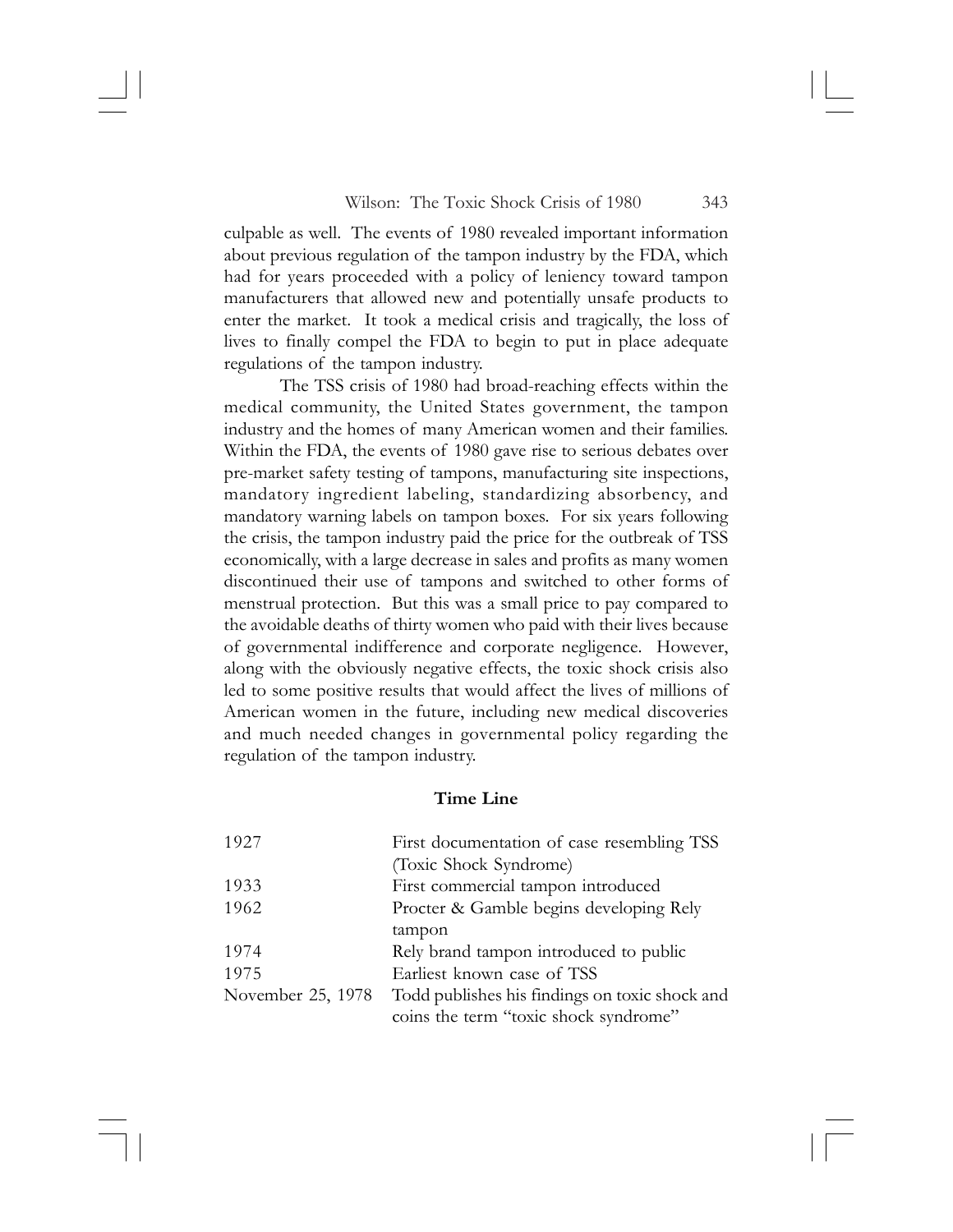| May 23, 1980       | CDC's Morbidity and Mortality Report announces |
|--------------------|------------------------------------------------|
|                    | TSS as national health problem                 |
| June 27, 1980      | CDC announces TSS link to tampons              |
| September 17, 1980 | CDC announces TSS link to Rely tampons         |
| September 22, 1980 | Rely voluntarily recalls its tampons           |
| September 24, 1980 | CDC urges reduced use of tampons               |
| October 6, 1980    | Procter & Gamble begins ad campaign warning    |
|                    | consumers not to buy Rely                      |
| October 20, 1980   | FDA begins debating mandatory warning labels   |
|                    | for tampons                                    |
| June 21, 1981      | Government approves mandatory warning          |
|                    | labels for tampons                             |
| June, 1985         | The TSS-Magnesium connection is published      |
|                    | in The Journal of Infectious Diseases          |
| April, 1995        | Tampons containing polyacrylate fiber are      |
|                    | voluntarily recalled by their manufacturers    |
| 1997               | Procter & Gamble purchases Tambrands           |

# **Notes**

<sup>1</sup> Claudia Wallis, "The Magnesium Connection; Harvard Scientists Offer an Explanation for Toxic Shock," *Time* (June 17, 1985), p. 77.

2 Harvey Sapolsky, *Consuming Fears* (Basic Books, Inc., 1986).

3 Richard Severo, "Sharp Decrease in U.S. Reported in Toxic Shock Syndrome Cases," *New York Time*s (January 30, 1981), p. A1.

4 Walter F. Schlech, et. al., "Risk Factors for Development of Toxic Shock Syndrome," *Journal of the American Medical Association* 248, no. 7 (August 20, 1982), p. 835.

5 Schlech, pp. 836-839.

6 Nancy Friedman, *Everything You Must Know About Tampons* (Berkley Books, 1981).

7 Wallis, p. 77.

8 "U.S. Will Trace Toxic Shock," *New York Times* (December 2, 1985), p. B6.

9 Jane E. Brody, "Scientists Unraveling Mystery of Toxic Shock," *New York Times* (April 26, 1983), p. C1; and *The Merck Manual of Diagnosis*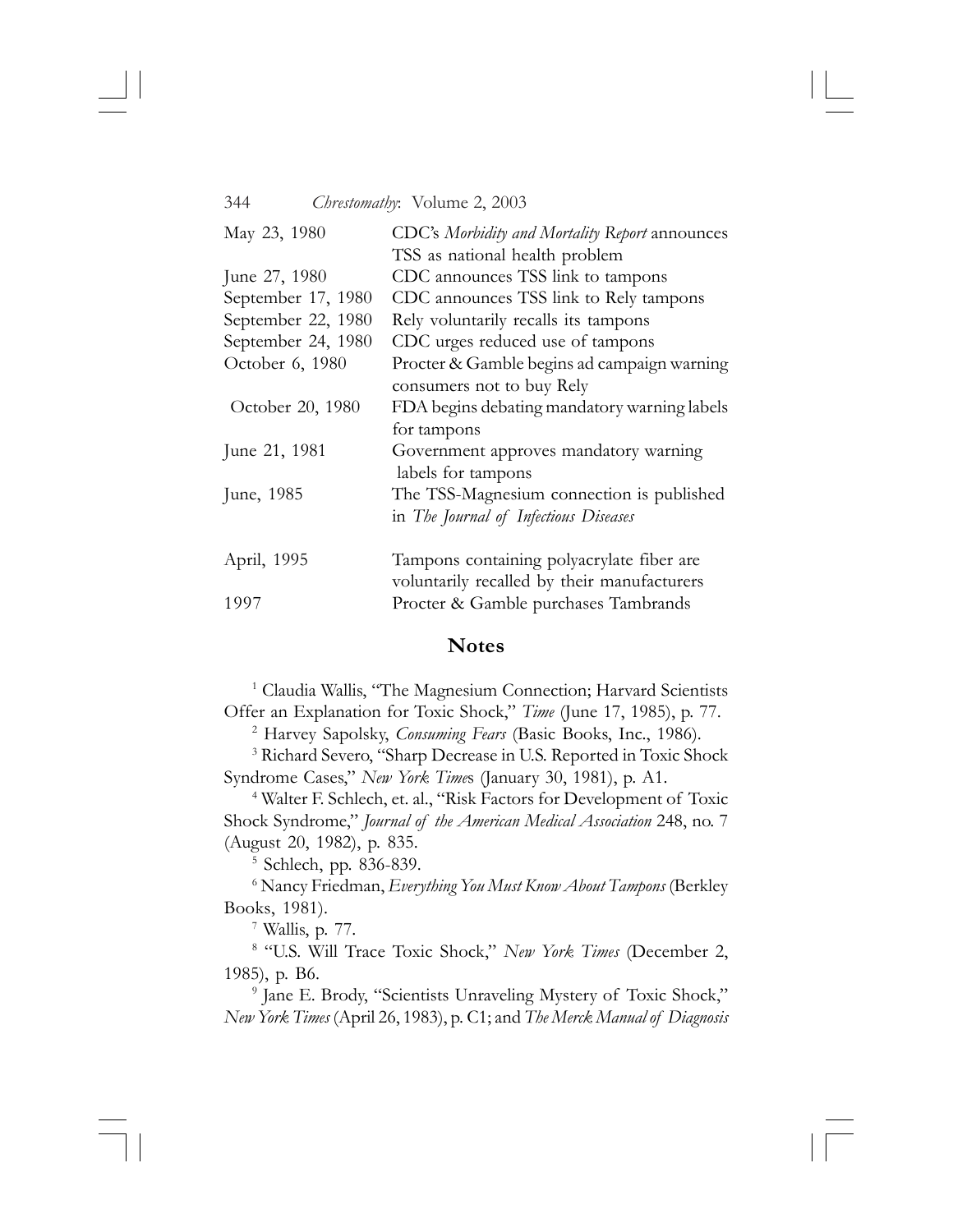*and Therapy: Centennial Edition, <*http://www.merck.com/pubs/ mmanual/selection13/chapter157/157a.htm>, s.v. "Toxic Shock Syndrome," [accessed 28 October 2002].

10 Katrina Onstad, "Sanitary Sanity," *Chatelaine* (December 1997), p. 190.

11 "Toxic Shock Toll Plummets," *New York Times* (July 5, 1990), p. B7.

12 "Disease Linked to Tampons Still Elusive," *New York Times* (August 30, 1980), S1 p. 14.

13 James Todd, "Toxic-Shock Syndrome Associated With Phage-Group-1 Staphylococci," *The Lancet* 2 (November 28, 1978), p. 1116.

14 Todd, p. 1116-1118.

<sup>15</sup> Richard Severo, "Rely Tampon Recalled by Maker; Linked to Toxic Shock Syndrome," *New York Times* (September 23, 1980), p. A1.

16 Todd, p. 1117.

<sup>17</sup> *The Merck Manual of Diagnosis and Therapy.*

<sup>18</sup> *The Merck Manual of Diagnosis and Therapy.*

<sup>19</sup> The systolic measure of blood pressure is the pressure of blood against artery walls. Normal systolic measures are below 130 millimeters of mercury, but 90mmHg is considered low for an adult. "Hypertension," <http://www.webmd.com>, 23 May 2002 [accessed 7 May 2003].

20 Anne D'Arcy Jorgensen, *Toxic Shock Syndrome: The Controversy* (Pamphlet Publications, 1981), pp. 9-10.

21 Todd, p. 1118.

22 Jorgensen, p. 10.

<sup>23</sup> *The Merck Manual of Diagnosis and Therapy.*

<sup>24</sup> *The Merck Manual of Diagnosis and Therapy*.

25 Sapolsky, p. 145.

26 "Tampons are Linked to a Rare Disease," *New York Times* (June

28, 1980), S1 p. 17.

<sup>27</sup> Severo, "Sharp Decrease in Toxic Shock Cases."

28 Wallis, p. 77.

29 Nadine Brozan, "Toxic Shock: New Theories Arise and Scientists Differ," *New York Times* (October 10, 1980), p. A19.

30 Arlan Fuller, Jr., et.al., "Toxic-Shock Syndrome," *The New England Journal of Medicine* 303, no. 15 (October 9, 1980), p. 881.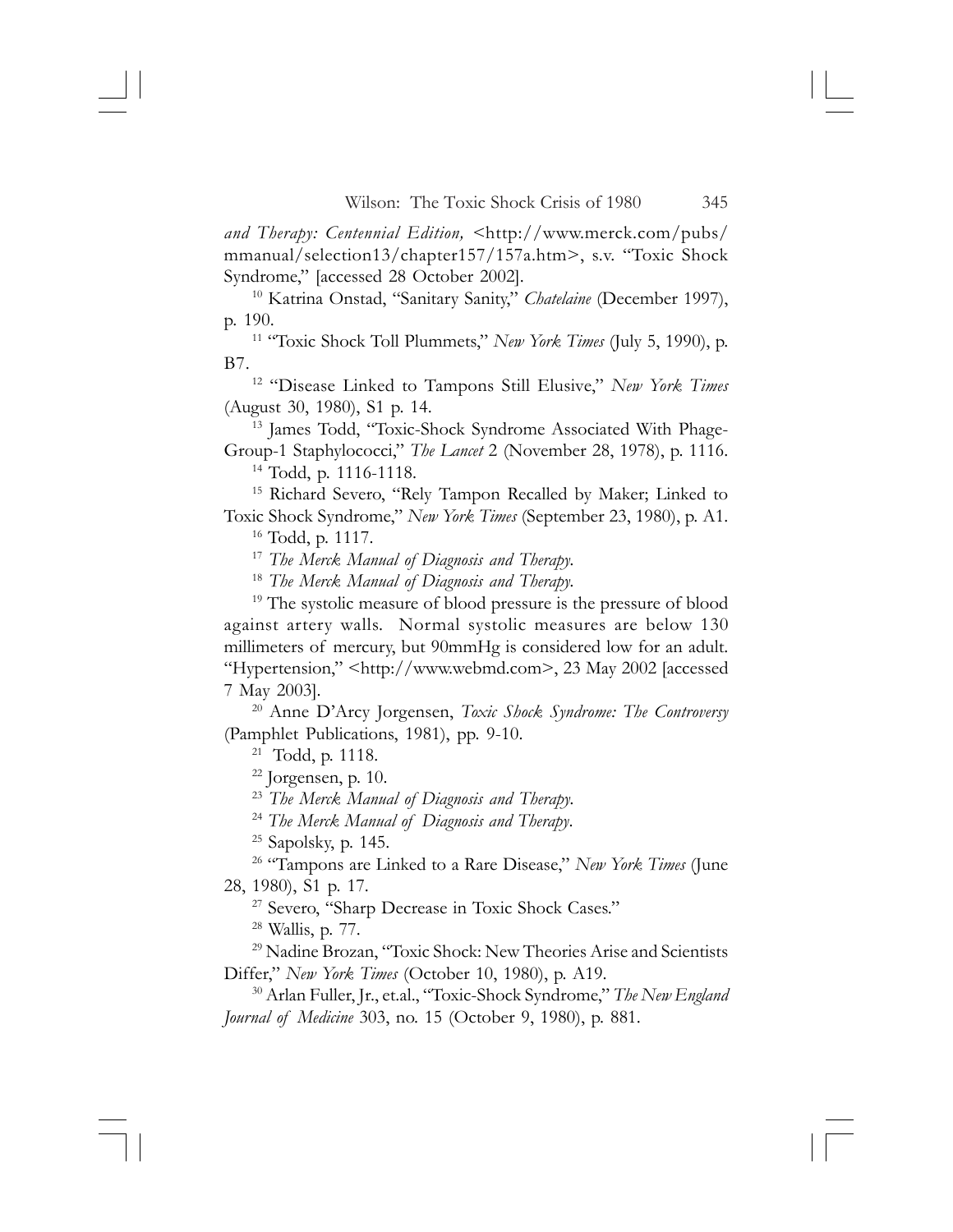31 "Are Tampons Safer Now?" *Consumer Reports* (May 1986), p. 333.

<sup>32</sup> Richard Severo, "Scientists Divided on the Symptoms and Cure of Toxic Shock Syndrome," *New York Times,* (April 23, 1981), p. A20.

33 "Are Tampons Safer Now?"

<sup>34</sup> "Tampons are Linked to a Rare Disease."

<sup>35</sup> "Tampons are Linked to a Rare Disease."

36 Jane E. Brody, "Center Urges Reduced Use of Tampons," *New York Times,* p. C1.

37 Sapolsky, p. 149.

38 Sapolsky, p. 157.

39 Charles E. Irwin, Jr. and Susan Millstein, "Emerging Patterns of Tampon Use in the Adolescent Female: The Impact of Toxic Shock Syndrome," *American Journal of Pediatric Health* 72, no. 5 (May 1982), pp. 464-467.

40 Irwin and Millstein, p. 465.

<sup>41</sup> Irwin and Millstein, p. 466.

42 Harry Finley, "The Museum of Menstruation and Women's Health," <http://www.mum.org/index.html>, 2001 [accessed 28 October 2002]; and Monica H. Green, *The Trotula: A Medieval Compendium of Women's Medicine,* (University of Pennsylvania Press, 2001).

43 Friedman, p. 34; and Green, p. 31.

44 Margot Slade and Tom Ferrell, "Company Halts Tampon Sales in Toxic Shock Inquiry," *New York Times* (September 28, 1980), S4 pE8.

45 Friedman, p. 34.

46 Katrina Onstad, "Sanitary Sanity," *Chatelaine* 70, no. 12 (December 1997), p. 191.

47 Finley.

48 Onstad, p. 191.

49 Friedman, p. 35.

50 "Tampax," <http://www.tampax.com>, 2002 [accessed 24 April 2003].

51 Finley.

<sup>52</sup> "Tampons Are Linked to a Rare Disease."

53 Friedman, p. 53.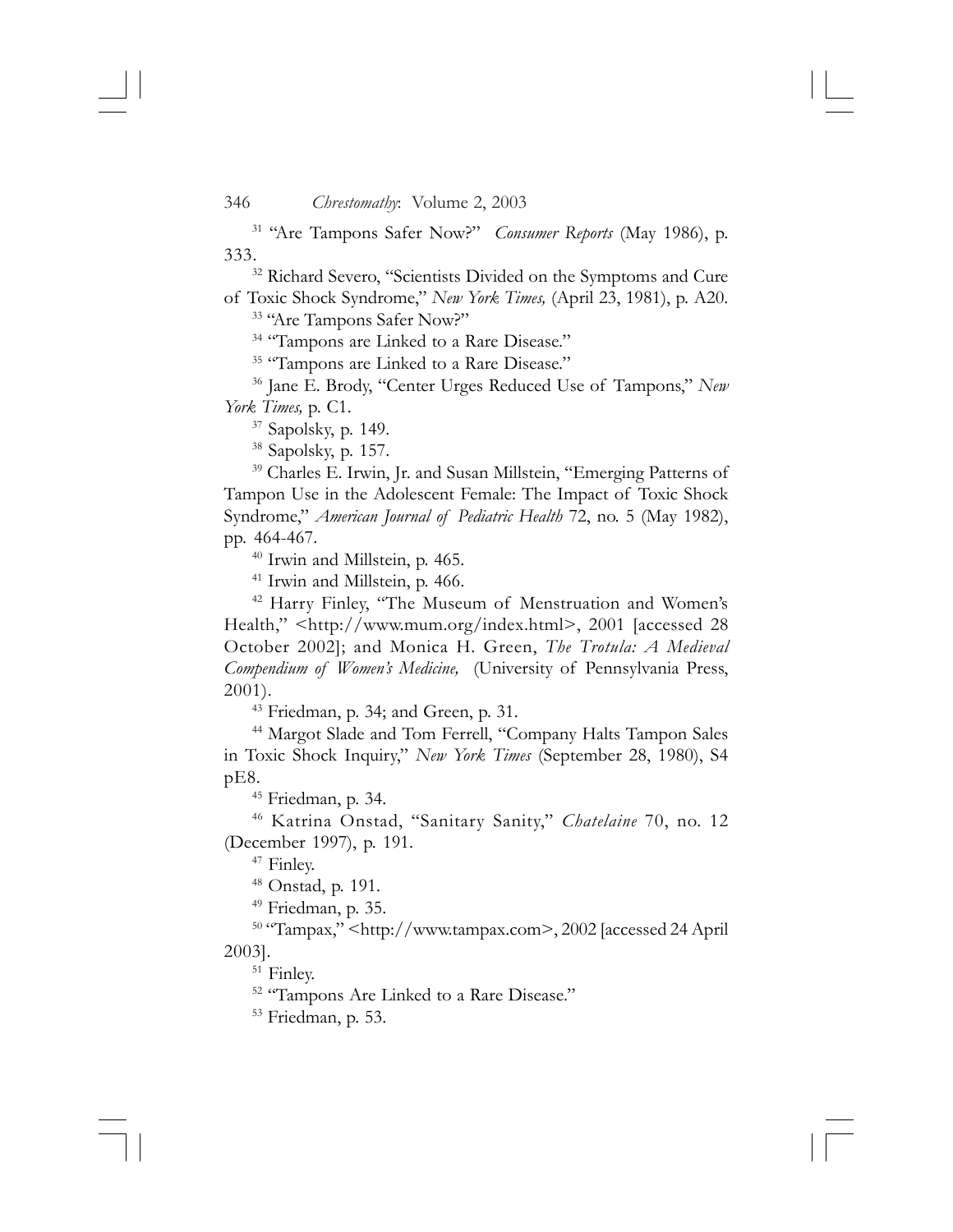54 Hans-Christian Mittag, *Toxic Shock Syndrome and the Other Staphylococcal Toxicoses* (Schattauer, 1988), pp. 127-129.

55 Mittag, p. 129.

56 Friedman, p. 53; and Laurie Garrett, *The Coming Plague* (Farrar, Straus and Giroux, 1994), p. 393.

57 Larry Edwards, "The Decision Was Easy," *Advertising Age* (August 20, 1987), p. 106.

<sup>58</sup> "Scientists Unraveling Mystery."

59 Karen De Witt, "Tampon Brand Tied to Shock Syndrome," *New York Times* (September, 18, 1980), p. C3.

60Richard Severo, "Toxic Shock: Studies Point to a Cause, but Questions Remain," *New York Times* (June 30, 1981), p. C1.

 $61$  Jorgensen, p. 33.

62 Severo, "Rely Tampon Recalled by Maker."

63 "Disease Linked to Tampons is Still Elusive."

<sup>64</sup> Severo, "Rely Tampon Recalled by Maker."

65 Sapolsky, p. 148.

66 Sapolsky, p. 151.

67 Edwards, "The Decision Was Easy," p. 207; and Richard Severo, "Mystery of Toxic Shock Cases is Unfolding at Disease Center," *New York Times* (October 9, 1980), p. A1.

68 Sapolsky, p. 151.

69 Severo, "Rely Tampon Recalled by Maker."

70 "The Trouble With Tampons," *New York Times* (October 3, 1980),

p. A34.

71 Severo, "Sharp Decrease in Toxic Shock Cases."

72 "Shockingly Cheap," *The Progressive* (August 1981), p. 12.

73 Pamela Sherrid, "Tampons After the Shock Wave," *Fortune* (August 10, 1981), p. 118.

74 Tom Riley, *The Price of a Life* (Adler & Adler, 1986).

75 Riley.

76 "Shockingly Cheap," p. 12.

77 Riley.

78 Riley.

79 "Shockingly Cheap," p. 12.

80 Severo, "Sharp Decrease in Toxic Shock Cases."

81Severo, "Toxic Shock: Studies Point to a Cause."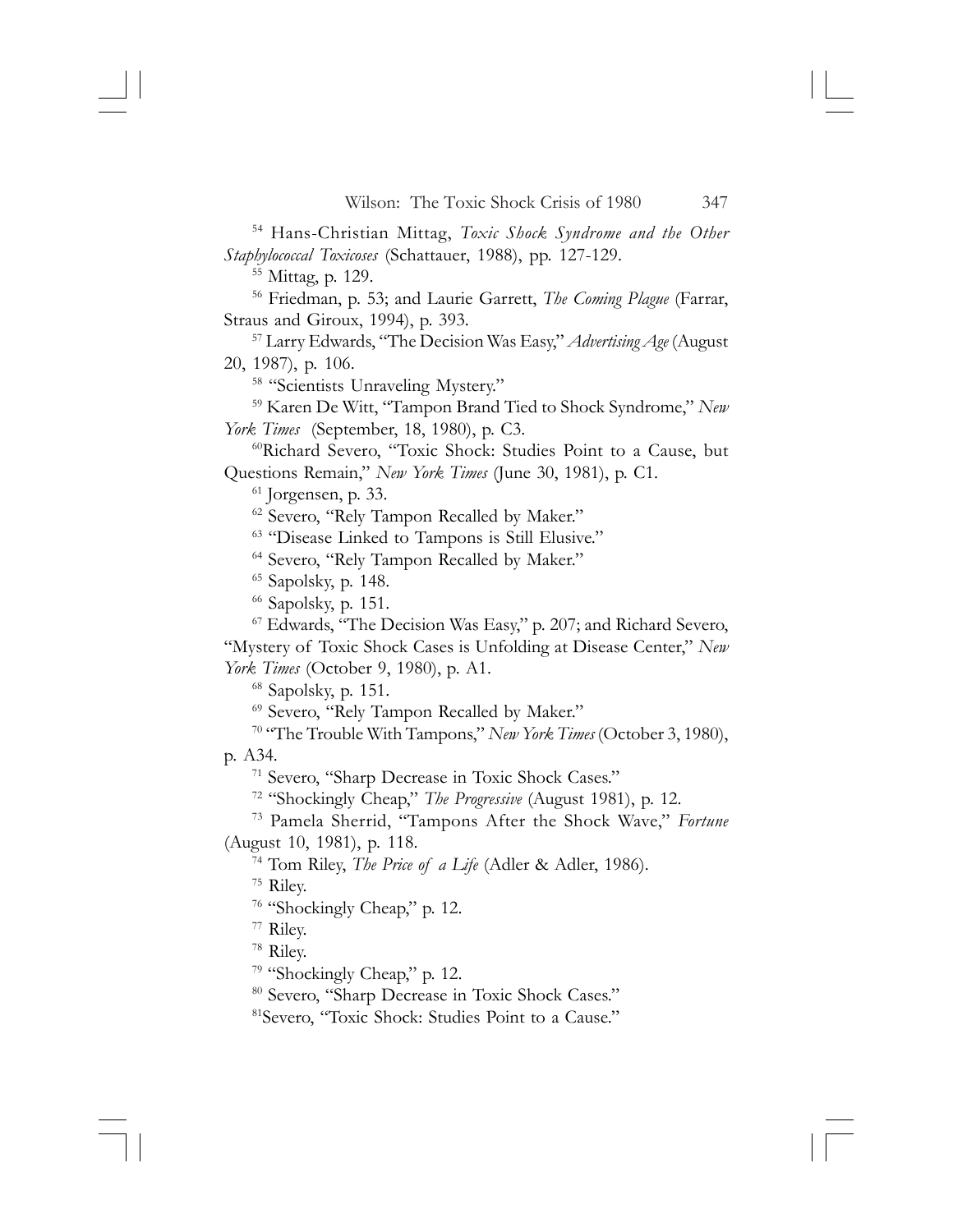- 82 Sherrid, p. 120.
- 83 Riley, p. 72.
- 84 Severo, "Toxic Shock: Studies Point to a Cause."
- 85 Severo, "Sharp Decrease in Toxic Shock Cases."
- 86 Schlech, pp. 836-839.
- 87 DeWitt, "Tampon Brand Tied to Shock Syndrome."
- 88 Schlech, p. 835.
- 89 Schlech, pp. 838-839.

<sup>90</sup> Harold M. Schmeck, Jr., "Scientists Isolate Gene Linked to Toxic Shock," *New York Times* (October 20, 1983), p. A21.

- <sup>91</sup> Brody, "Scientists Unraveling Mystery."
- <sup>92</sup> Schmeck.

<sup>93</sup> Walter Goodman, "Why Tampons Cause Toxic Shock Syndrome," *New York Times,* June 9, 1985, S4 p7.

- 94 Wallis, p. 77.
- 95 Wallis, p. 77.
- <sup>96</sup> Goodman.

97 Robert Hickman, "Control of Production of Toxic-Shock-Syndrome Toxin-1 (TSST-1) by Magnesium Ion," *The Journal of Infectious Diseases* 151, no. 6, (June 1985), p. 1159

98 Mittag, p. 128.

<sup>99</sup> Mittag, p. 127.

<sup>100</sup> Brody, "Scientists Unraveling Mystery."

<sup>101</sup> Richard Severo, "Toxic Shock: Studies Point to Cause."

102 Margo Slade and Eva Hoffman, "Toxic Shock Cases Sharply

Decline," *New York Times* (February 1, 1981), S4 p. 7.

103Hickman, p. 1159; and Wallis, p. 77.

- 104 Riley, pp. 111-112.
- 105 Riley, pp. 110-112.
- 106 Friedman, p. 84.

<sup>107</sup> "U.S. Food and Drug Administration Center for Devices and Radiological Health," <http://www.fda.gov/cdrh/consumer/ product.html>, 19 March 2002 [accessed 24 April 2003].

108 Friedman, p. 86.

109 Friedman, p. 87.

<sup>110</sup> "The Trouble With Tampons."

111 Garrett, p. 394.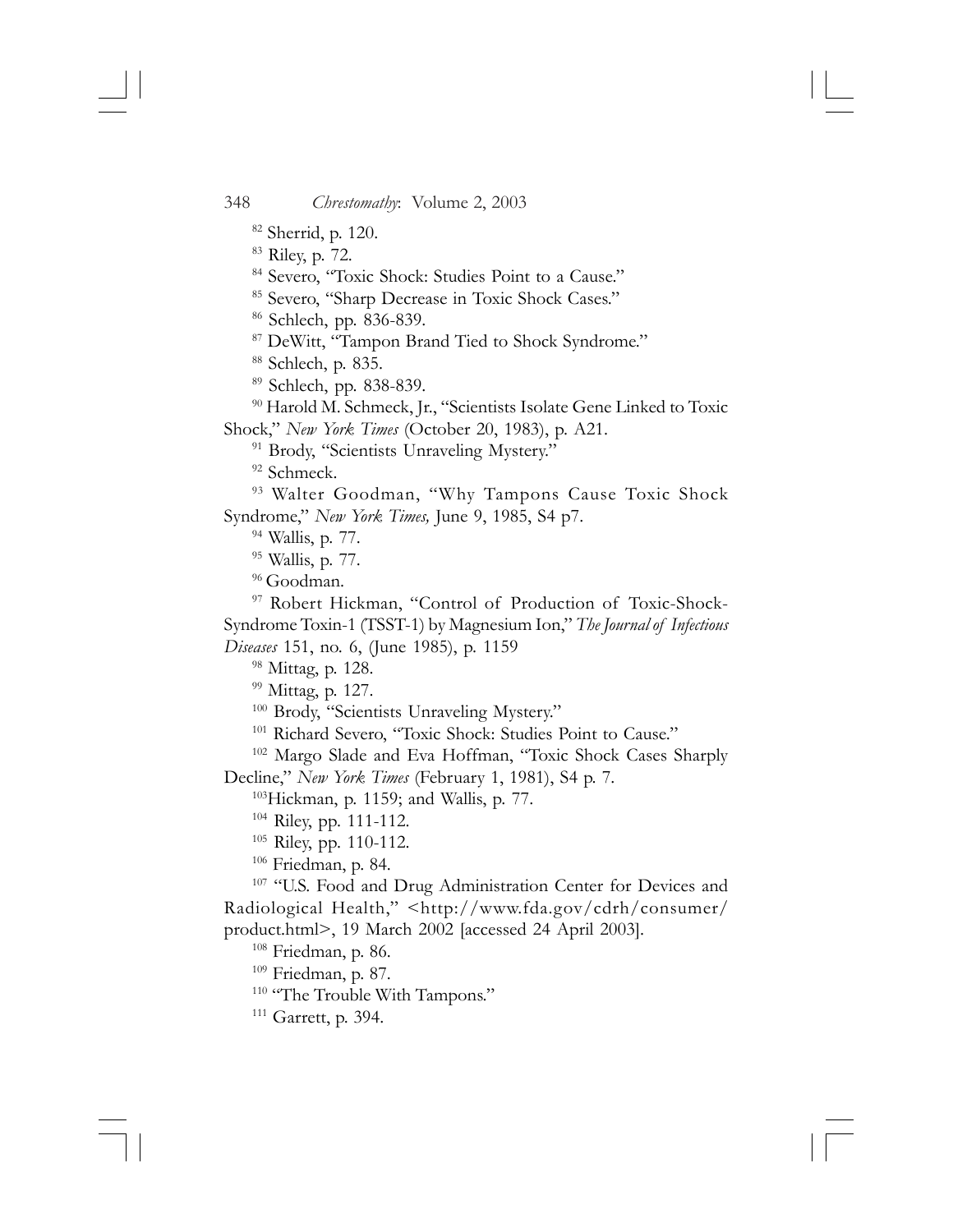112 Friedman, pp. 53-54. 113 Friedman, pp. 87-88. <sup>114</sup> "The Trouble With Tampons." 115Riley, p. 108. 116 Riley, pp. 110-111. 117 Riley, p. 112. 118 Mittag, p. 132. 119 Sherrid, p. 116. 120 Mittag, p. 130. <sup>121</sup> Sherrid, p. 116. 122 Mittag, p. 131. 123 Sherrid, p. 116. 124 Mittag, p. 131. 125 Robert Metz, "Toxic Shock and Tampax," *The New York Times* (October 1, 1980), p. D8. 126 Sherrid, p. 116. 127 Metz. 128 Sherrid, p. 116. <sup>129</sup> Sherrid, p. 116. 130 Larry Edwards, "The Decision Was Easy," *Advertising Age* (August 20, 1987), p. 106; and Jorgensen, pp. 42-43. 131 Jorgensen, pp. 42-43. 132 Sherrid, p. 118. 133 Sherrid, p. 118. 134 Metz. 135 "Procter & Gamble,"<http://www.pg.com/product>, 2002 [accessed 24 April 2003]. 136 Friedman, pp. 67-68. 137 Sherrid, p. 119. <sup>138</sup> "Shockingly Cheap." 139 Riley, p. 65.  $140$  Jorgensen, pp. 52-53. 141 Riley, p. 68. 142 Riley, p. 71. 143 Riley, p. 67. 144 Riley, pp. 70-71. 145 Sherrid, p. 119.